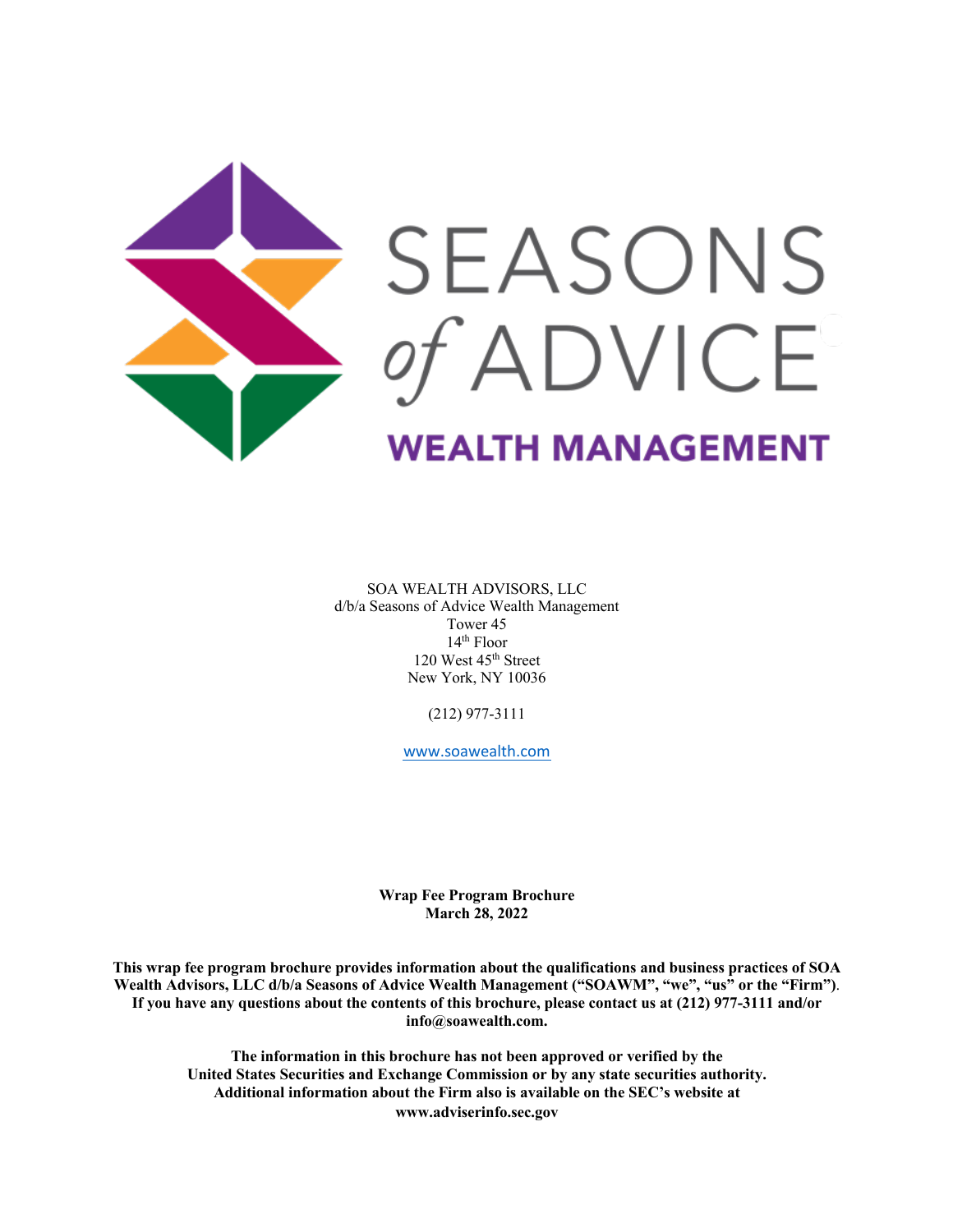# Item 2 Material Changes

July 2021:

Revised the description of SOA's services and fees to delete references to OpenInvest in conjunction with its decision to terminate sub-advisory services as of July 31, 2021, and to reflect SOAWM's assumption of the services previously provided by OpenInvest.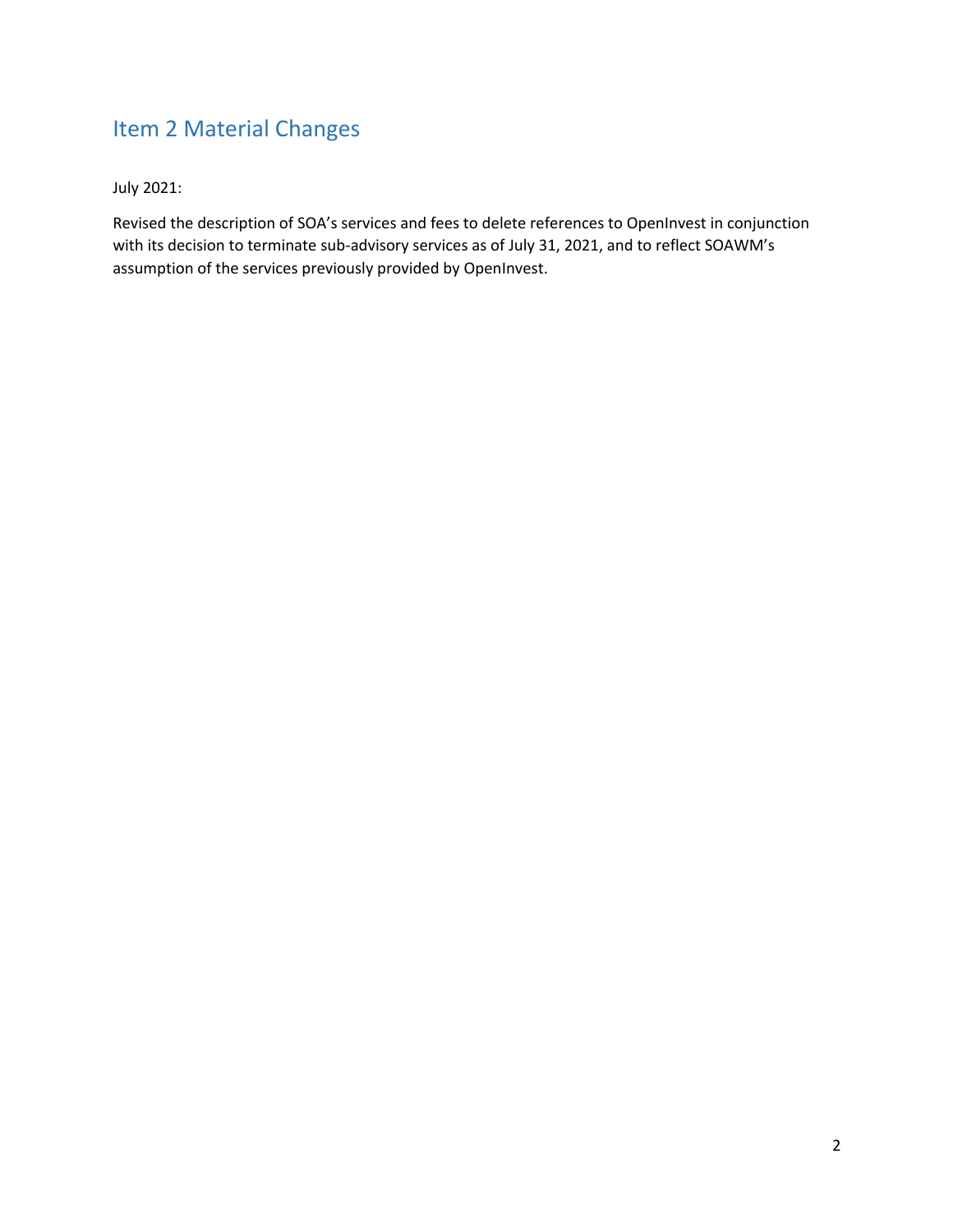# Item 3 Table of Contents

| Item 2 Material Changes                                  | 2  |
|----------------------------------------------------------|----|
| Item 3 Table of Contents                                 | 3  |
| Item 4 Services, Fees and Compensation                   | 4  |
| SOA WEALTH ADVISORS, LLC                                 | 4  |
| <b>WRAP FEE PROGRAMS</b>                                 | 4  |
| Item 5 Account Requirements and Types of Clients         | 9  |
| Item 6 Portfolio Manager Selection and Evaluation        | 9  |
| Item 7 Client Information Provided to Portfolio Managers | 15 |
| Item 8 Client Contact with Portfolio Managers            | 16 |
| Item 9 Additional Information                            | 16 |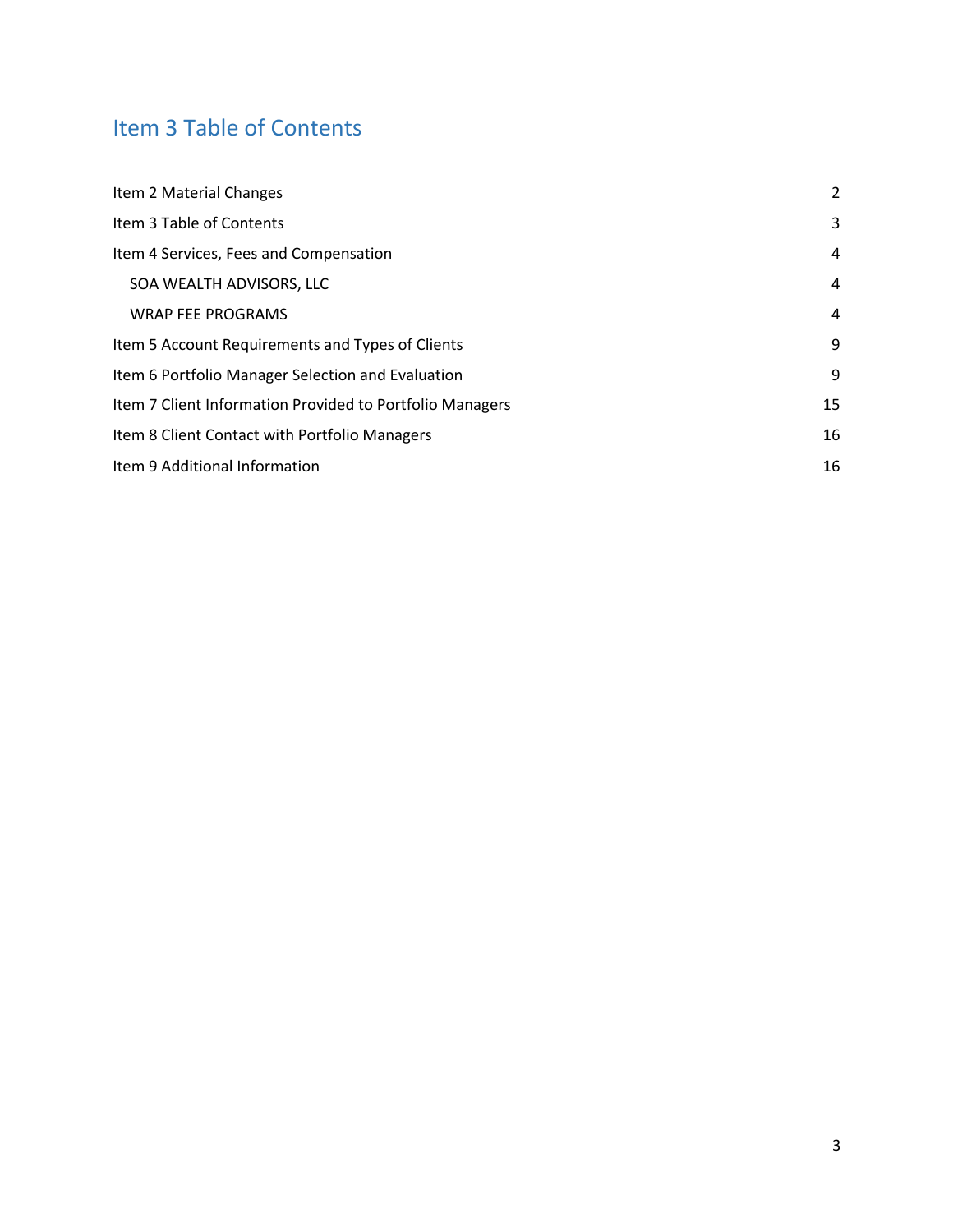## Item 4 Services, Fees and Compensation

## **SOA WEALTH ADVISORS, LLC**

SOA Wealth Advisors, LLC was organized in 2020 as the successor to the investment advisory business founded in 2017 by Charles Hamowy, Christopher Conigliaro and Matthew Woolf.

SOAWM is part of the Focus Financial Partners, LLC ("Focus LLC") partnership. Specifically, SOAWM is a wholly owned subsidiary of Focus Operating, LLC ("Focus Operating"), which is a wholly owned subsidiary of Focus LLC. Focus Financial Partners Inc. ("Focus Inc.") is the sole managing member of Focus LLC and is a public company traded on the NASDAQ Global Select Market. Focus Inc. owns approximately two-thirds of the economic interests in Focus LLC.

Focus Inc. has no single 25% or greater shareholder. Focus Inc. is the managing member of Focus LLC and has 100% of its governance rights. Accordingly, all governance is through the voting rights and Board at Focus Inc.

Focus LLC also owns other registered investment advisers, broker-dealers, pension consultants, insurance firms, business managers and other firms (the "Focus Partners"), most of which provide wealth management, benefit consulting and investment consulting services to individuals, families, employers, and institutions. Some Focus Partners also manage or advise limited partnerships, private funds, or investment companies as disclosed on their respective Form ADVs.

SOAWM is managed by Charles Hamowy, Christopher Conigliaro and Matthew Woolf ("SOAWM Principals"), pursuant to a management agreement between Lemonpeel Partners, LLC and SOAWM. The SOAWM Principals serve as officers of SOAWM and are responsible for the management, supervision and oversight of SOAWM.

As of December 31, 2021 SOAWM had the following Regulatory Assets Under Management:

- \$ 901,718,400 in Discretionary Regulatory Assets Under Management;
- \$ 42,393,000 in Non-Discretionary Regulatory Assets Under Management; and
- \$ 944,111,400 in Total Regulatory Assets Under Management.

## **WRAP FEE PROGRAMS**

## *What is a "wrap fee" Program?*

A wrap fee program allows our clients to pay a specified fee for our investment advisory services, including portfolio management, and the cost, if any, for the execution of securities transactions through the wrap program broker-dealer. While the wrap program fee is not based directly upon transactions in your account, the wrap program fee must cover any costs for executing transactions in your account(s), and so results in a higher advisory fee to you. We do not charge our clients higher advisory fees based on their trading activity, but you should be aware that we may have an incentive to limit our trading activities in your account(s) to the extent we are charged for executed trades. By participating in a wrap fee program, you may end up paying more or less than you would through a non-wrap fee program, where a lower advisory fee is charged, but trade execution costs are passed directly through to you by the executing broker.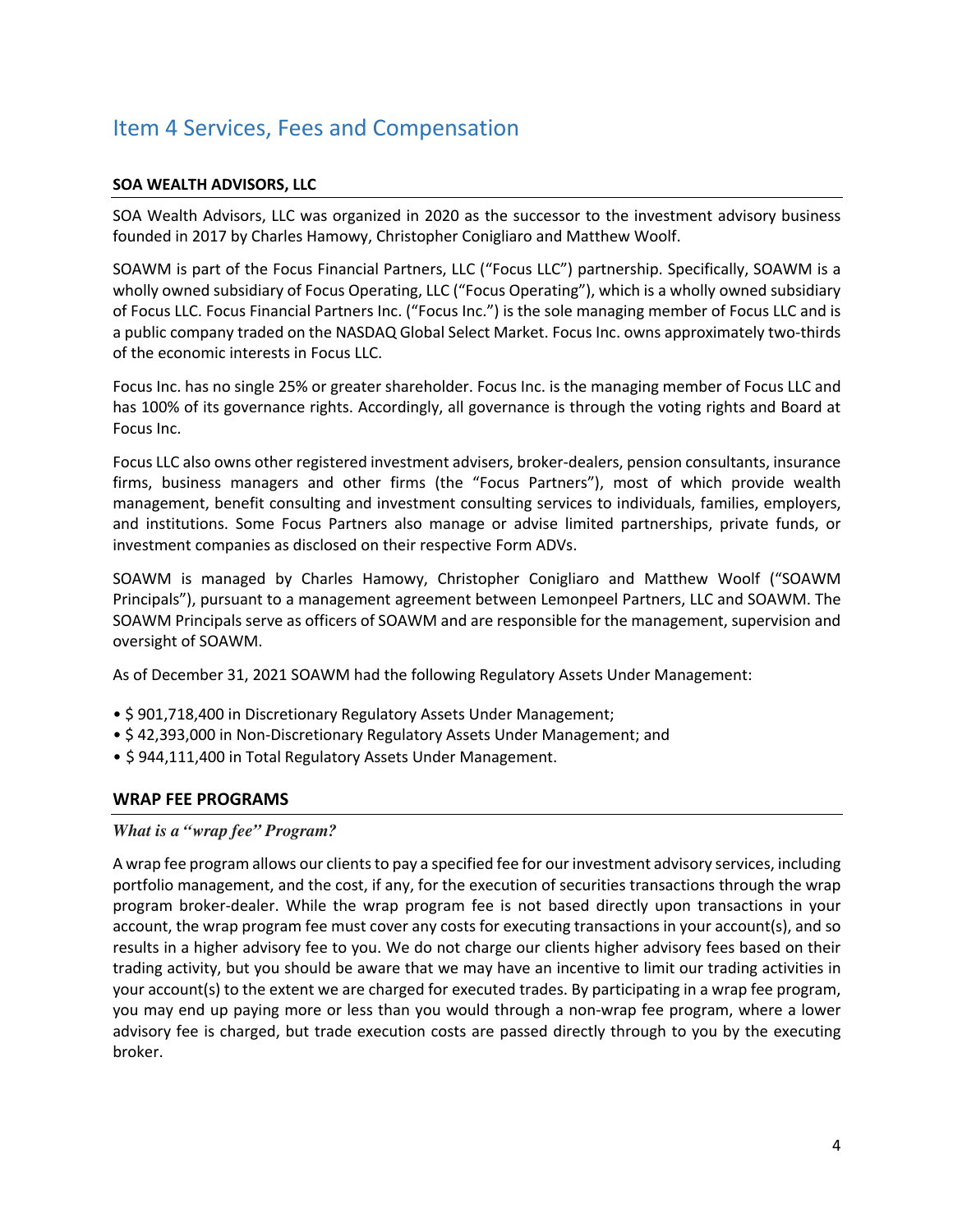## **SOAWM offers the following wrap fee programs to its clients:**

- The Seasons of Advice Wealth Management Program
- The Seasons of Advice Stewardship Personal Values Portfolios℠
- The Seasons of Advice ETF Management Program

## **The Seasons of Advice Wealth Management Program**

We address your finances according to the seasonal flow of your life — and your money. The Seasons of Advice process has a natural rhythm, one that aligns with the way you experience life. By creating a context that is constant and reliable, all financial matters receive proper consideration, so you can make more effective choices.

At the onset of the Program, clients complete Investment Policy Guidelines describing their individual investment objectives, liquidity and cash flow needs, time horizon and risk tolerance, as well as any other factors pertinent to their specific financial situations. After an analysis of the relevant information, SOAWM assists its clients in developing an appropriate strategy for managing their assets.

We emphasize continuous and regular account supervision. We generally create a portfolio consisting of individual stocks or bonds, exchange traded funds ("ETFs"), options, mutual funds and other public and private securities or investments. The client's individual investment strategy is tailored to their specific needs and may include some or all of the previously mentioned securities. Each portfolio will be initially designed to meet a particular investment goal, which we determine to be suitable to the client's circumstances. We also offer individually managed portfolios utilizing additional asset classes such as REITs and MLPs for certain clients based on the client's particular needs and risk tolerances.

Clients may make additions to and withdrawals from their account at any time, subject to SOAWM's right to terminate an account. Additions may be in cash or securities provided that the Firm reserves the right to liquidate any transferred securities or decline to accept particular securities into a client's account. Clients may withdraw account assets on notice to SOAWM, subject to the usual and customary securities settlement procedures. However, SOAWM designs its portfolios as long-term investments and the withdrawal of assets may impair the achievement of a client's investment objectives. SOAWM may consult with its clients about the options and implications of transferring securities. Clients are advised that when transferred securities are liquidated, they may be subject to transaction fees, fees assessed at the mutual fund level (i.e. contingent deferred sales charge) and/or tax ramifications.

## **The Seasons of Advice Stewardship Personal Values Portfolios℠**

Socially Inspired Investing<sup>s</sup>": We offer the Seasons of Advice Stewardship Personal Values Portfolios<sup>s M</sup> ("Stewardship Portfolios") as a means of providing asset allocated portfolio management for clients seeking a way to align their investments with their personal values so they can seek attractive returns while investing in companies that reflect a concern for social and environmental issues facing our world.

## **Portfolio Selection**

1. We use a third-party investment research vendor (Morningstar® Direct) to select mutual funds and ETFs with a Morningstar® Sustainability Rating of Above Average or better. The Morningstar® Sustainability Rating is a measure of how well Morningstar believes the holdings in a portfolio are managing their environmental, social, and governance, or ESG, risks and opportunities relative to their Morningstar Category peers. The rating is a holdings-based calculation using company-level ESG analytics from Sustainalytics, a leading provider of ESG research. It is calculated for managed products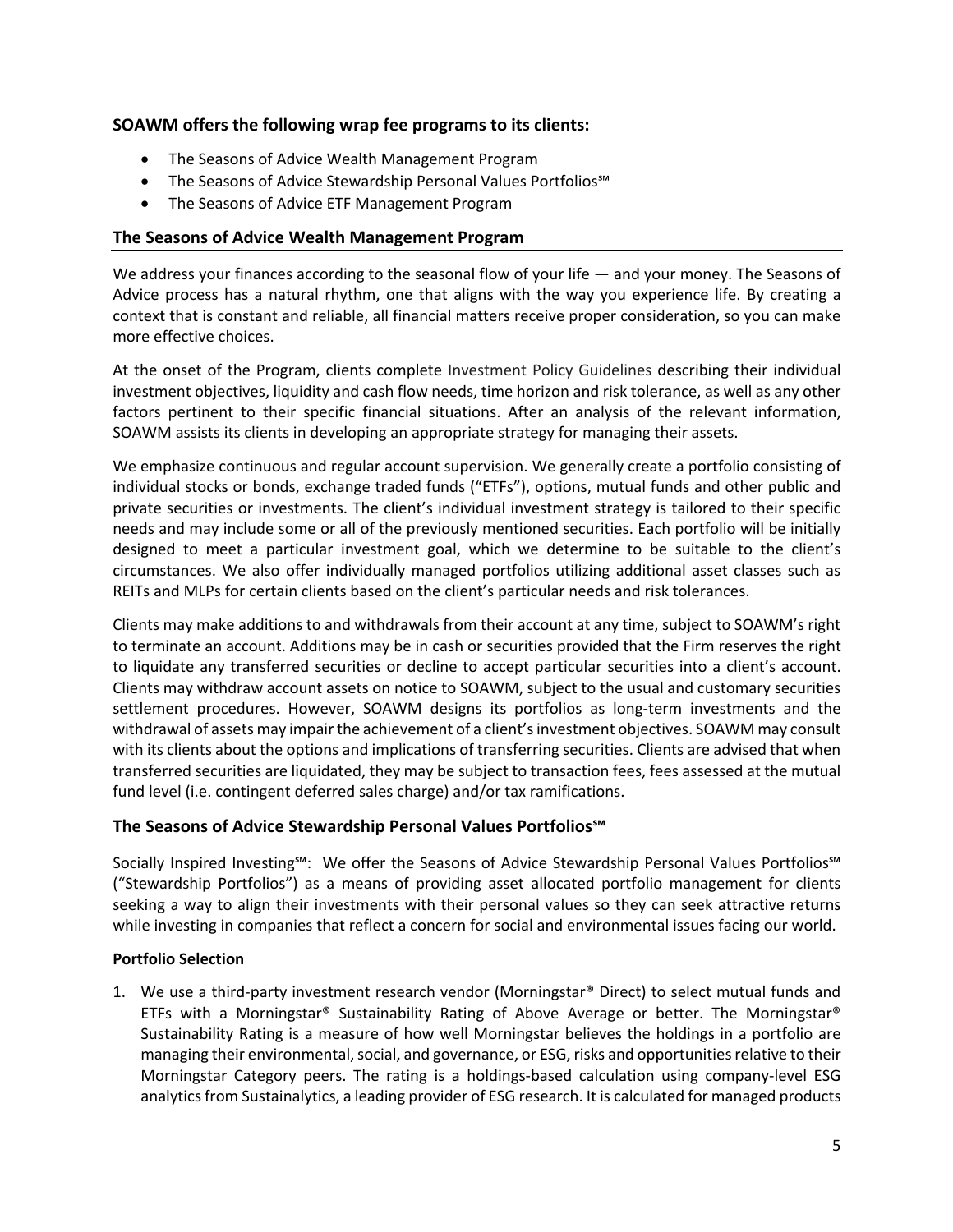and indexes globally using Morningstar's portfolio holdings database. Currently, Morningstar issues this rating for roughly 20,000 mutual funds and ETFs. Where a Morningstar Sustainability rating is not available, we research whether an investment we would select has an ESG mandate (Sustainable Investment – ESG Fund Overall or Socially Conscious ratings through Morningstar® Direct). For individual securities, we use the ESG Risk Assessment Rating issued by Morningstar® Direct. An individual security must have a Risk Assessment Rating of Negligible or Low for a particular security to be included in the portfolio. Morningstar's ESG Risk Assessment is a rating that stock investors can use to measure the degree to which ESG risk could potentially put a company's enterprise value at risk.

- 2. Next, we eliminate mutual funds and ETFs holdings that have more than 5% of the following areas of concern:
	- a. Tobacco
	- b. Palm oil
	- c. Thermal coal
	- d. Small arms
	- e. Controversial weapons
- 3. For Clients whose socially inspired portfolios include individual securities we will work with the clients to design and maintain a portfolio of securities matching their specific social objectives and areas of concern utilizing Morningstar's Company Product Involvement Methodology. This methodology measures a company's exposure to involvement in a range of products, services, and business activities. This calculation is based on a company's percentage range of revenue exposure to the areas of concern listed below based on research from Sustainalytics, a leading ESG research provider. Morningstar generates company product involvement metrics for a wide range of causes. Seasons of Advice focuses on the following areas of concern:

## Core Areas of Concern (For Individual Stocks)

- Controversial Weapons Tailor-Made and Essential
- Controversial Weapons Non Tailor-Made or Non-Essential
- Palm Oil Production
- Small Arms Civilian Customers (Assault Weapons)
- Small Arms Civilian Customers (Non-Assault Weapons)
- Small Arms Key Components
- Small Arms Retail/Distribution (Assault Weapons)
- Small Arms Retail/Distribution (Non-Assault Weapons)
- Thermal Coal Power Generation
- Thermal Coal Extraction
- Tobacco Products Production
- Tobacco Products Related Products/Services
- Tobacco Products Retail

## Optional Areas of Concern (For Individual Stocks)

- Shale Energy Extraction
- Whale Meat Processing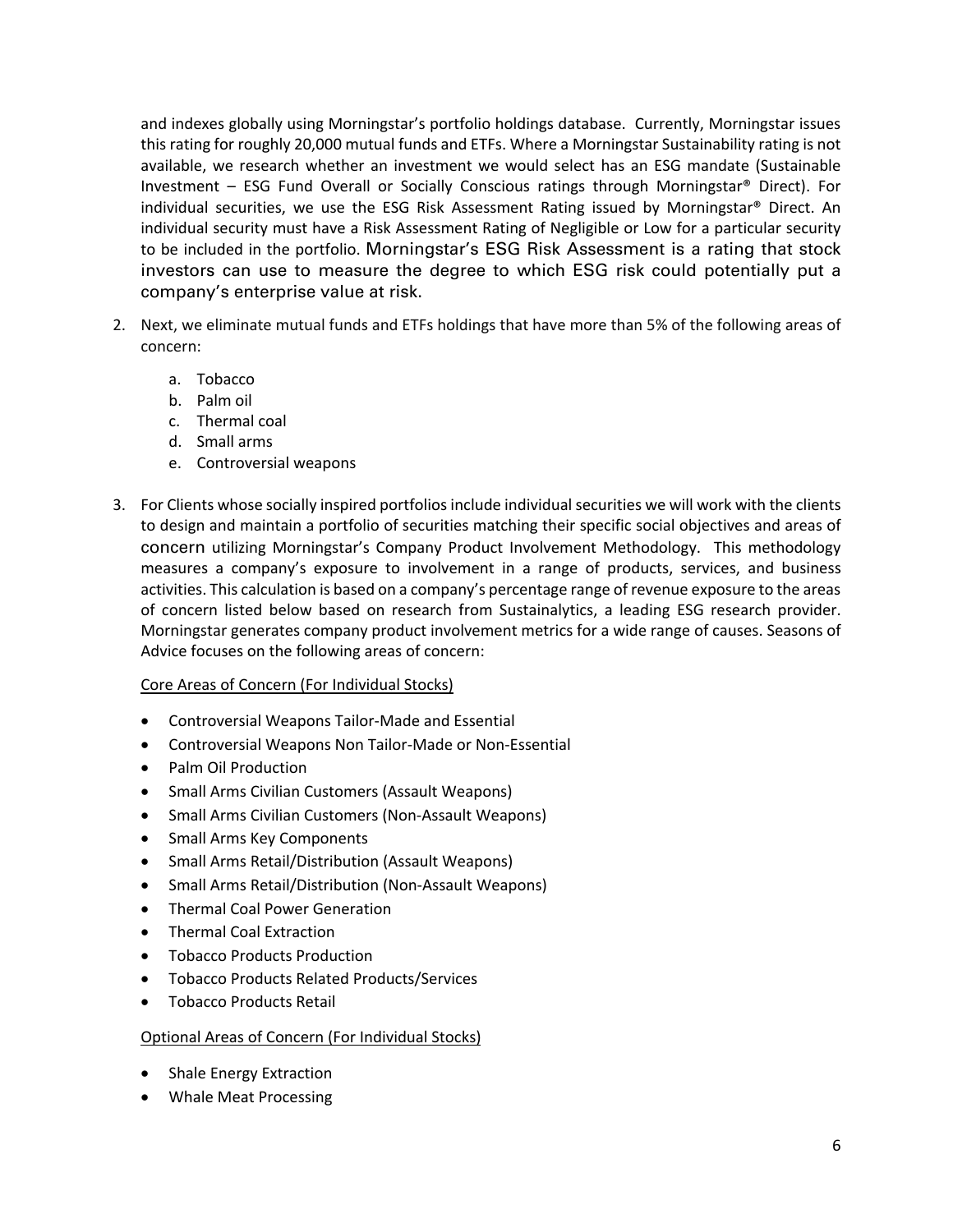- Animal Testing Non-Pharmaceutical Products
- Fur and Specialty Leather Production
- Fur and Specialty Leather Retail
- Genetically Modified Plants and Seeds Development
- Genetically Modified Plants and Seeds Growth
- Pesticides Production
- Pesticides Retail
- Predatory Lending Operations
- 4. Finally, we create a portfolio, using our asset allocation models that include a comprehensive range of asset classes and risk tolerances — from conservative to aggressive. The models range from conservative, moderately conservative, moderate, moderately aggressive and aggressive and include taxable and non-taxable strategies. Each portfolio has varying degrees of asset categories and is reviewed with the client prior to implementation and periodically thereafter.

## **Seasons of Advice ETF Management Program**

For smaller accounts (typically less than \$100,000) SOAWM offers a modified program, the Seasons of Advice ETF Management Program (the "ETF Management Program") uses a more limited range of Exchange Traded Funds ("ETF") to implement a client's investment plan. SOAWM provides portfolio management services through Institutional Intelligent Portfolios™, an automated, online investment management platform for use by independent investment advisors and sponsored by Schwab Wealth Investment Advisory, Inc. (the "Schwab Program" and "SWIA," respectively). Through the Schwab Program, SOAWM offers clients a range of investment strategies we have constructed and manage, each consisting of a portfolio of exchange traded funds ("ETFs") and a cash allocation. The client may instruct us to exclude up to three ETFs from their portfolio. The client's portfolio is held in a brokerage account opened by the client at SWIA's affiliate, Charles Schwab & Co., Inc. ("CS&Co"). SOAWM is independent of and not owned by, affiliated with, or sponsored or supervised by SWIA, CS&Co or their affiliates (together, "Schwab"). The Program is described in the Schwab Wealth Investment Advisory, Inc. Institutional Intelligent Portfolios™ Disclosure Brochure (the "Program Disclosure Brochure"), which is delivered to clients by SWIA during the online enrollment process.

SOAWM, and not Schwab, is the client's investment advisor and primary point of contact with respect to the ETF Management Program. We are solely responsible, and Schwab is not responsible, for determining the appropriateness of the ETF Management Program for the client, choosing a suitable investment strategy and portfolio for the client's investment needs and goals, and managing that portfolio on an ongoing basis. SWIA's role is limited to delivering the Program Disclosure Brochure to clients and administering the ETF Management Program so that it operates as described in the Schwab Program Disclosure Brochure.

SOAWM has contracted with SWIA to provide us with the technology platform and related trading and account management services for the ETF Management Program. This platform enables us to make the ETF Management Program available to clients online and includes a system that automates certain key parts of our investment process (the "System"). The System includes an online questionnaire that helps us determine the client's investment objectives and risk tolerance and select an appropriate investment strategy and portfolio. Clients should note that we will recommend a portfolio via the System in response to the client's answers to the online questionnaire. The client may then indicate an interest in a portfolio that is one level less or more conservative or aggressive than the recommended portfolio, but we then make the final decision and select a portfolio based on all the information we have about the client. The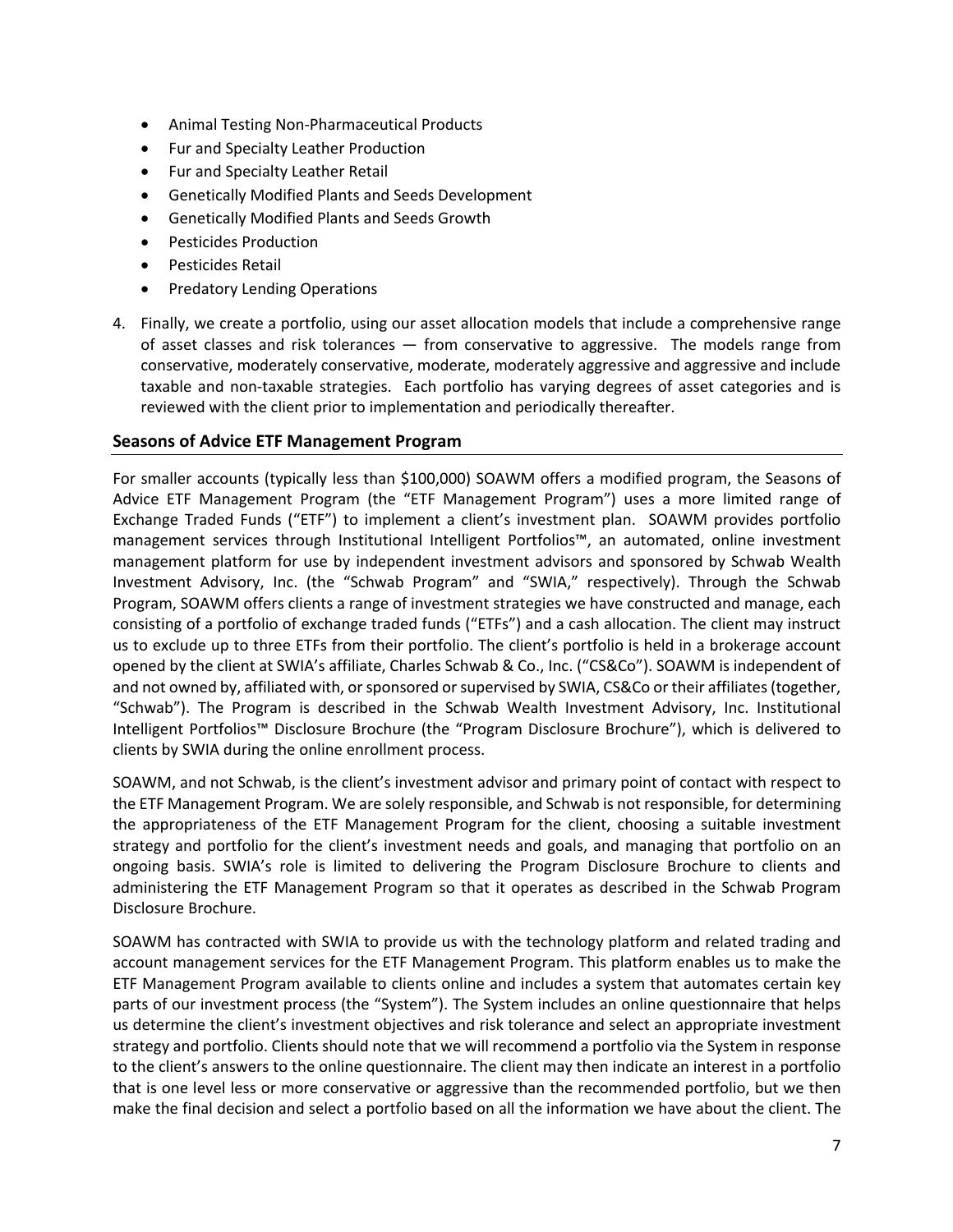System also includes an automated investment engine through which we manage the client's portfolio on an ongoing basis through automatic rebalancing and tax-loss harvesting (if the client is eligible and elects).

Clients do not pay fees to SWIA in connection with the Program, but we charge clients a fee for our services as described below. Our fees are not set or supervised by Schwab. Clients do not pay brokerage commissions or any other fees to CS&Co as part of the Program. Schwab does receive other revenues in connection with the Program, as described in the Program Disclosure Brochure.

We also do not pay SWIA fees for its services in the Program so long as we maintain \$100 million in client assets in accounts at CS&Co that are not enrolled in the ETF Management Program. If we do not meet this condition, then we pay SWIA an annual fee of 0.10% (10 basis points) on the value of our clients' assets in the Program. This fee arrangement gives us an incentive to recommend or require that our clients with accounts not enrolled in the Program be maintained with CS&Co.

## **Program Fees**

We charge a fee for our wealth management programs and any other investment management services that is generally based on the level of assets under management, including any cash or money market funds held in the account. Our program fee, determined on an individualized basis, may be up to 2% of a client's assets under our management, and varies based on factors such as the amount of the client's current and potential future Assets under our management or advisement (including 529 plans, variable annuities and other "held away" assets), assets of the client's household under our management, length of our client relationship, complexity of the engagement, and whether you have selected our Stewardship Personal Value Portfolios. Our fee for the Stewardship Personal Value Portfolios is .10 bps higher than our investment management fee otherwise would be, for the additional analysis required to run the portfolios. The fee is negotiable, and in some cases, we may agree to a flat fee for investment management services.

The fee is payable monthly, in arrears, based upon the average daily balance of your Assets in the applicable month, as determined by the account custodian or other third-party sources. Cash and accrued interest will be included for billing purposes unless we determine otherwise, in our sole discretion. Your initial fee will be pro-rated for new accounts that are not open a full month, beginning when the client signs our fee agreement and we accept the fee agreement. The initial billing period is adjusted for the number of days remaining in the initial month and will run from the date the fee agreement is accepted through the last business day of the initial month.

The fee will be debited directly from the client's account(s) unless the client has made other payment arrangements with SOAWM. Fees will be first debited from any free credit cash balance or money market in the client's account and if there is not enough available, SOAWM has the discretion to sell securities in order to make cash available for the fee.

Upon termination of the Agreement, the balance (if any) of our unearned fees shall be refunded to you and the balance (if any) of our earned fees shall be charged to you.

## **Additional Fees**

Clients do not pay brokerage commissions or other fees to their Wealth Management Custodian in connection with the SOAWM WRAP Fee Programs. In October 2019, our wrap program broker, CS&Co, eliminated transaction-based fees for online trades of listed equities and exchange-traded funds, as well as online options trades. Accordingly, SOAWM is no longer paying certain transaction costs on behalf of clients and thereby benefits from a reduction in expenses associated with its wrap program. Although this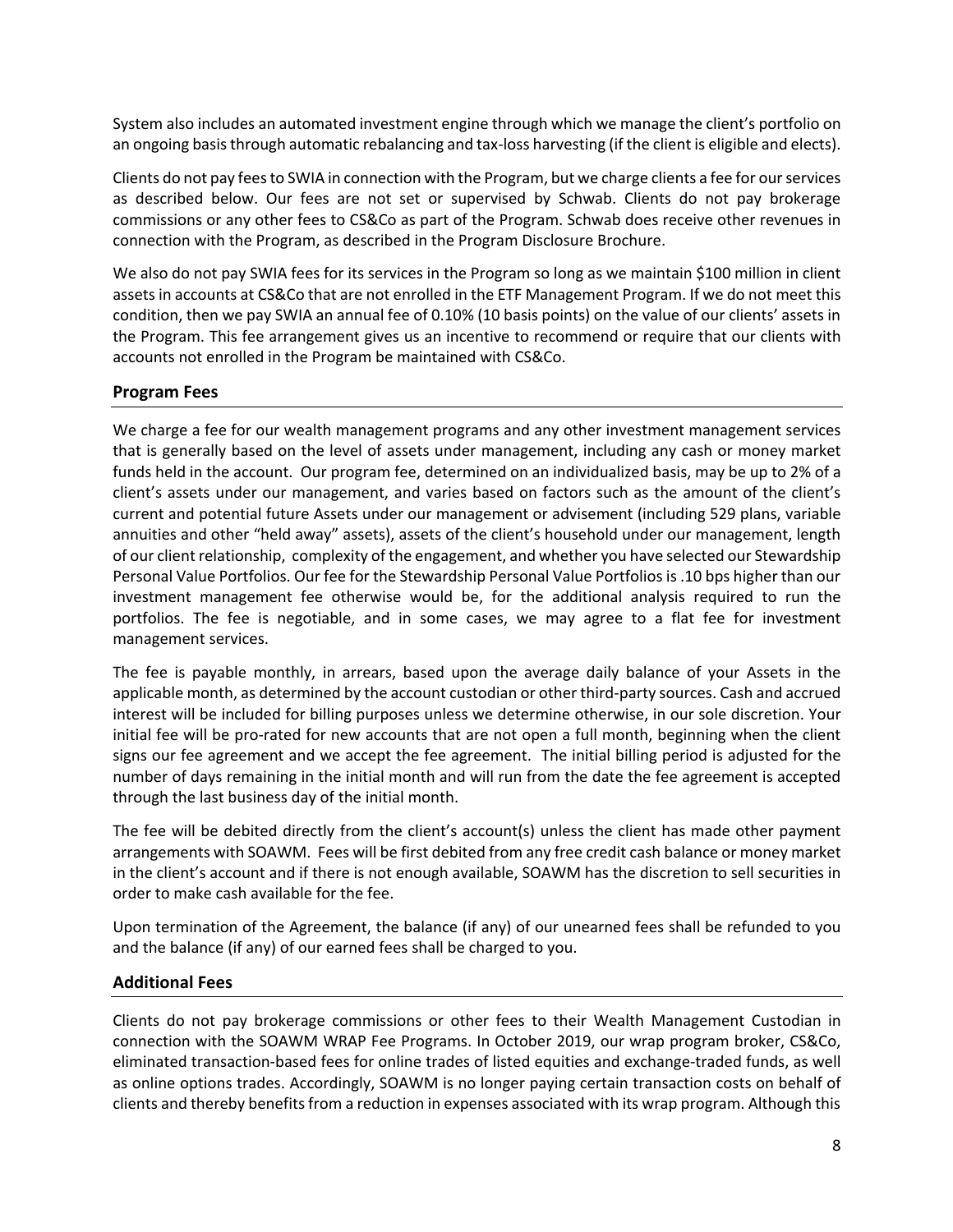change does not impose any new costs on clients, it increases our profits by reducing the transaction costs we pay on clients' behalf.

In addition to our fees, clients are responsible for the fees and expenses associated with the investment of their assets, including management fees and expenses imposed directly by a mutual fund, index fund, exchange traded fund, or alternative investment which shall be disclosed in the fund's prospectus or private placement memorandum, fees related to alternative investments, mark-ups and mark-downs, spreads paid to market makers, step-out fees, any "trade away" fees and execution costs for any transactions executed away from the wrap program broker-dealer, wire transfer fees and other fees and taxes on brokerage accounts and securities transactions. These fees are not included within the wrap fee you are charged by our firm.

Clients investing in private investment funds will be subject to management and other fees and expenses charged by the fund, as detailed in the offering and governing documents for the funds. Clients investing in private investment funds that invest in other funds are subject to the management and other fees and expenses of the underlying funds.

CS&Co may charge fees for services that will be deducted from a client's account in addition to the management fees listed above.

## Item 5 Account Requirements and Types of Clients

SOAWM generally provides investment advisory services to individuals, high net worth individuals, trusts, small business owners, professionals, traditional and nontraditional families and small businesses. Although there is no minimum account size, a typical client relationship will have at least \$100,000.

## Item 6 Portfolio Manager Selection and Evaluation

## **SEASONS OF ADVICE WEALTH MANAGEMENT PROGRAM**

## **Portfolio Manager and Fund Selection**

SOAWM acts as the sponsor and portfolio manager of the Seasons of Advice Wealth Management Program (the "Wealth Management Program"). Clients' investment portfolios are otherwise managed directly by SOAWM on a discretionary basis and nondiscretionary basis.

## **Performance-Based Fees and Side-By-Side Management**

Performance-based fees are those based on a share of capital gains on or capital appreciation of the assets of a client. SOAWM does not provide any services for performance-based fees. However, clients who utilize alternative investments may be charged a performance fee by the manager of the alternative investment fund that is in addition to SOAWM's management fee. For details regarding the fees charged by an alternative investments, each client should refer to the alternative investment's private placement memorandum.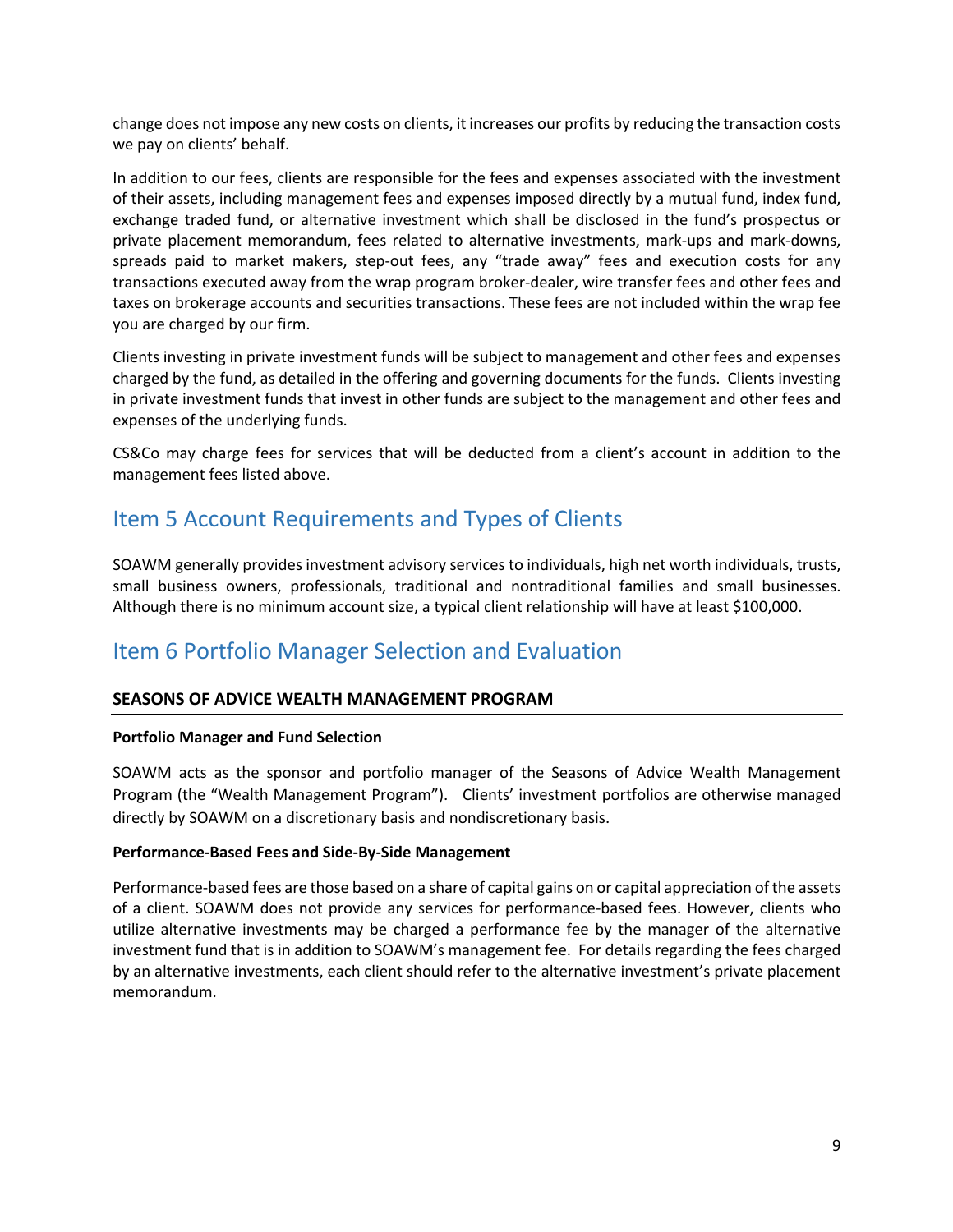## **Methods of Analysis**

SOAWM generally utilizes a combination of fundamental and technical methods of analysis. Fundamental analysis involves an evaluation of an issuer's fundamental financial condition and competitive position. SOAWM generally analyzes the financial condition, capabilities of management, earnings capacity, new products and services, as well as the company's markets and position amongst its industry competitors in order to determine the recommendations made to clients. A substantial risk in relying upon fundamental analysis is that while the overall health and position of a company may be good, market conditions may negatively impact the security.

Technical analysis involves the examination of past market data rather than specific company information in determining the recommendations made to clients. Technical analysis may involve the use of mathematical based indicators and charts, such as moving averages and price correlations, to identify market patterns and trends which may be based on investor sentiment rather than the fundamentals of the company. A substantial risk in relying upon technical analysis is that spotting historical trends may not help to predict such trends in the future. Even if the trend will eventually reoccur, there is no guarantee that SOAWM will be able to accurately predict such a reoccurrence.

## **Investment Strategy**

We have created a range of model portfolios that are used as the basis for implementing a client's investment plan. The models range from conservative, moderately conservative, moderate, moderately aggressive and aggressive and include taxable and non-taxable strategies. Each portfolio is allocated across asset classes.

The models recommend investment in individual stocks, bonds, exchange traded funds, closed end funds, preferred and convertible securities, limited partnerships, no-load and low-load mutual funds, interval funds, private investment funds and other types of alternative investments, such as structured notes.

Our Investment Committee meets monthly to review investment policy and strategy. During investment committee meetings, we review the investment models and make tactical adjustments when called for by market and economic conditions. The committee also reviews our core recommended list of investments, analyzing each individual asset class that supports our investment models.

We research and analyze potential investments using a variety of tools and services, including Morningstar DIRECT, using a proprietary sorting process we have created. The investments are benchmarked for comparison to an appropriate category index.

Clients in the Wealth Management Program may authorize us to automatically rebalance their investments on a quarterly basis. For these clients, we will make appropriate adjustments by buying and selling portfolio securities if the client's asset allocation deviates by 5% or more from the desired model. SOAWM will also periodically revise the model portfolios and make corresponding adjustments to client portfolios.

SOAWM also offers individually managed portfolios utilizing additional asset classes such as REITs and MLPs for certain clients based on the client's particular needs and risk tolerances.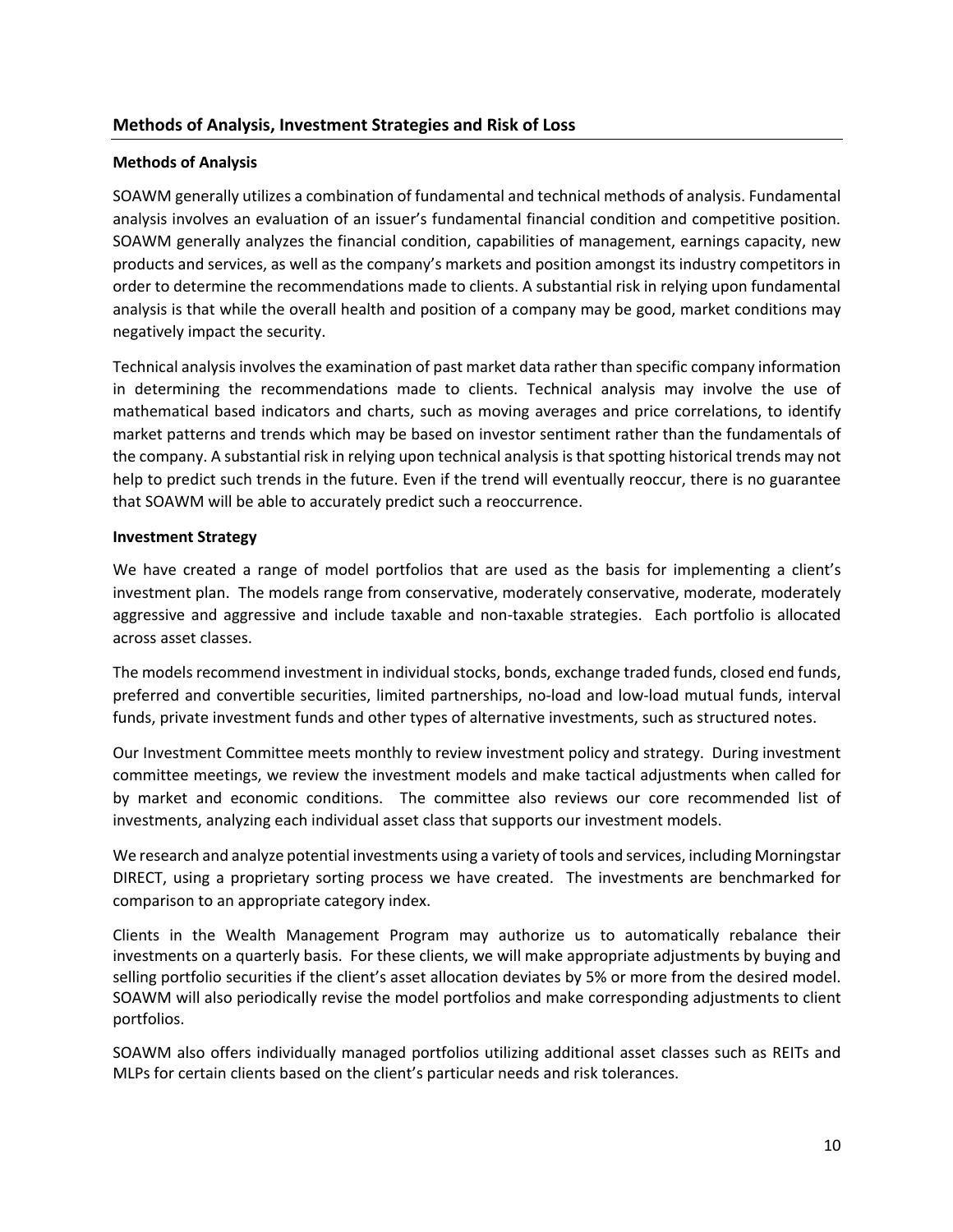## **Risks of Loss**

Past performance is not indicative of future results. Therefore, current and prospective clients should never assume that future performance of any specific investment or investment strategy will be profitable. Investing in securities (including stocks, bonds, and pooled investment vehicles) involves risk of loss. Further, depending on the different types of investments there may be varying degrees of risk. Clients and prospective clients should be prepared to bear investment loss including loss of original principal.

We do not represent to any client, either directly or indirectly, any level of performance or any representation that our professional services will not result in a loss to the Client's invested assets. We do our very best as an investment adviser to manage risk exposures and to prevent losses; however, losses cannot be prevented in all cases. Below are certain additional risks associated when investing in securities through our investment management program.

- Market Risk Any market, whether stocks, bonds, or other asset classes goes up and down as a result of overall market conditions. When markets go down, this can result in a decrease in the value of client investments. This is also referred to as systemic risk.
- Equity (stock) market risk Common stocks are susceptible to general stock market fluctuations and to volatile increases and decreases in value as market confidence in and perceptions of their issuers change. If you held common stock, or common stock equivalents, of any given issuer, you would generally be exposed to greater risk than if you held preferred stocks and debt obligations of the issuer.
- Fixed Income Risk When investing in bonds, there is the risk that issuer will default on the bond and be unable to make payments. Further, individuals who depend on set amounts of periodically paid income face the risk that inflation will erode their spending power. Fixed-income investors receive set, regular payments that face the same inflation risk.
- Interest Rate Risk The value of fixed income investments tends to decline as interest rates rise. As a result, investors who own fixed income investments through pooled vehicles such as ETFs or mutual funds, and investors who seek to sell fixed income investments prior to maturity, may incur losses.
- ETF and Mutual Fund Risk When our firm invests in an ETF or mutual fund, it will bear additional expenses based on its pro rata share of the ETFs or mutual fund's operating expenses, including the potential duplication of management fees. The risk of owning an ETF or mutual fund generally reflects the risks of owning the underlying securities held by the ETF or mutual fund, including equities, fixed income, commodities, and derivatives on such securities. In addition, ETFs and closed-end mutual funds may trade at a premium or discount to the net asset value of their underlying portfolio securities. As a result, there is a risk that an investment in an ETF or a closed end mutual fund may result in the client paying more for, or selling for less, the portfolio securities, than a direct investment in the underlying securities. This risk, however, is offset by the additional costs of investing directly in the underlying securities.
- Interval Funds An interval fund is a type of closed-end fund with shares that do not trade on the secondary market. Instead the fund periodically offers to buy back a percentage of outstanding shares at net asset value (NAV). This repurchase option typically comes on a quarterly basis, but some funds operate with longer intervals, such as bi-annually or annually. Interval funds are illiquid. While shareholders are not required to take advantage of the "interval" repurchase option, the flip side is that they can only exit the fund at certain intervals. Interval funds invest in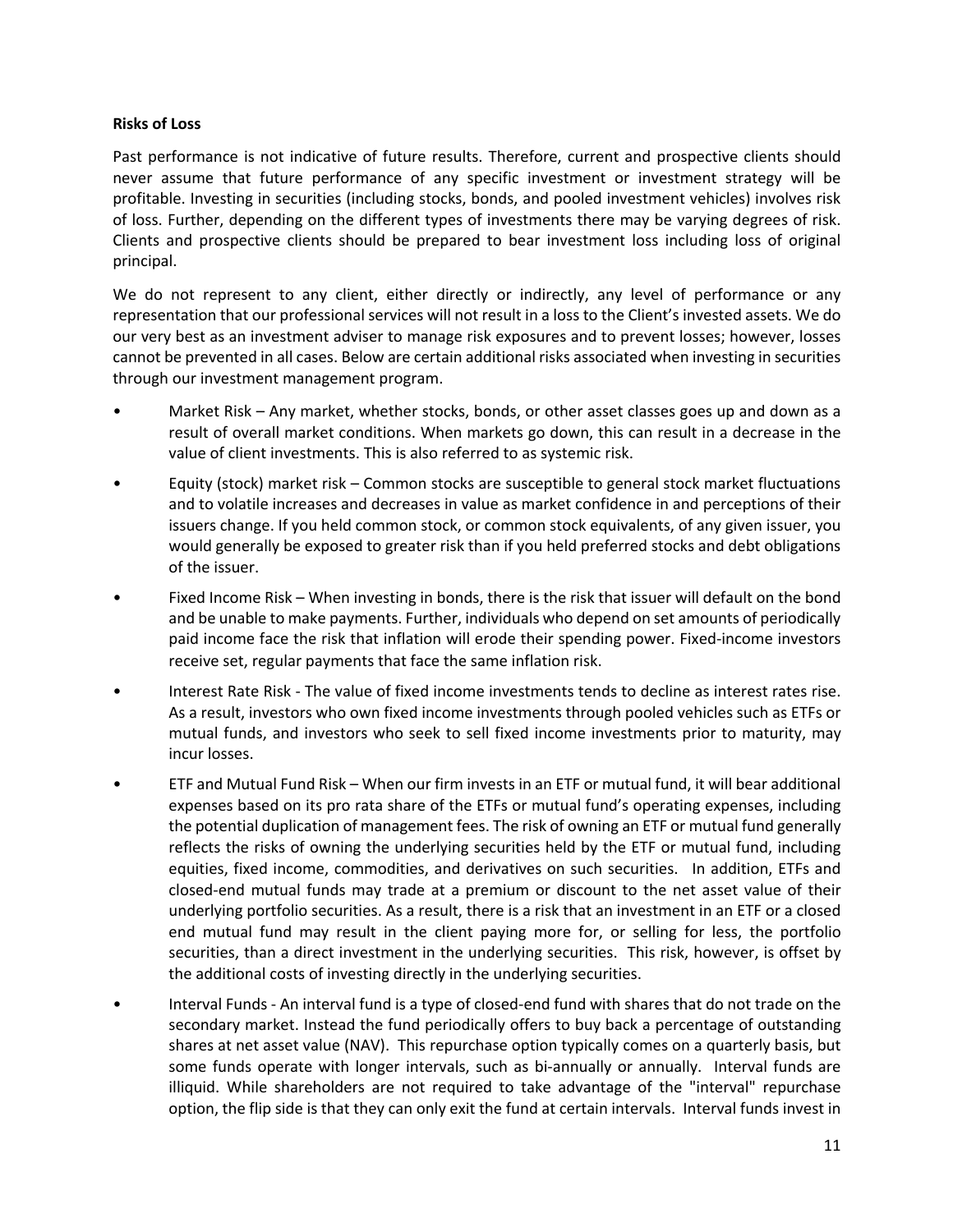a diverse mix of assets, including private securities. Assets that make up an interval fund vary and might include commercial property, such as tracts of farmland or forestry land, hedge funds and other private equity funds, business loans, catastrophe bonds and real estate securities. Interval fund investments can be costly. Interval fund fees and expenses tend to be much higher than other closed-end funds and mutual funds.

- Structured Notes Structured notes are intermediate debt securities with interest payments that are determined by the performance of an underlying benchmark (e.g., interest rates, stock price, index, commodity or currency). In addition to the risks associated with the specific benchmark, structured note holders are also subject to various counterparty concerns. In this respect, the value of a structured note maybe adversely impacted by a downgrade to the issuer's credit rating and/or an unwillingness or inability to of the issuer to perform its contractual obligations. If a structured note is sold in the market prior to maturity, the client will receive the price offered in the secondary market, which could be a loss.
- Master Limited Partnerships ("MLPs") MLPs are collective investment vehicles, the partnership interests in which are publicly traded on national securities exchanges. MLPs invest primarily in companies within the energy sector that engage in qualifying lines of business, such as natural resource production and mineral refinement. MLPs are therefore subject to the underlying volatility of the energy industry and may be adversely affected by changes to supply and demand, regional instability, currency spreads, inflation and interest rate fluctuations, and environmental risks among other such factors. In addition, MLPs operate as pass- through tax entities, meaning that investors are liable for their pro rata share of the partnership taxes, regardless of the types of accounts where the interests are held.
- Real Estate Investment Trusts ("REITs") REITs are collective investment vehicles, the interests in which exist in the form of either publicly traded or privately placed securities. REITs are collective investment vehicles with portfolios comprised primarily of real estate and mortgage related holdings. Many REITs hold heavy concentrations of investments tied to commercial and/or residential developments, which inherently subject REIT investors to the risks associated with a downturn in the real estate market. Investments linked to certain regions that experience greater volatility in the local real estate market may give rise to large fluctuations in the value of the vehicle's shares. Mortgage related holdings may give rise to additional concerns pertaining to interest rates, inflation, liquidity and counterparty risk.
- Liquidity Risk High volatility and/or the lack of deep and active liquid markets for a security may prevent a Client from selling their securities at all, or at an advantageous time or price because SOAWM and the Client's broker may have difficulty finding a buyer and may be forced to sell at a significant discount to market value. Some securities (including ETFs) that hold or trade financial instruments may be adversely affected by liquidity issues as they manage their portfolios.
- Concentration Risk Portfolios managed by SOAWM may from time to time be concentrated in a single security, geographic region, or asset class. The value of Client accounts will vary considerably in response to changes in the market value of that individual security, region or asset class. This may result in higher volatility.
- Foreign Investing and Emerging Markets Risk Foreign investing involves risks not typically associated with U.S. investments, and the risks may be exacerbated further in emerging market countries. These risks may include, among others, adverse fluctuations in foreign currency values, as well as adverse political, social and economic developments affecting one or more foreign countries. In addition, foreign investing may involve less publicly available information and more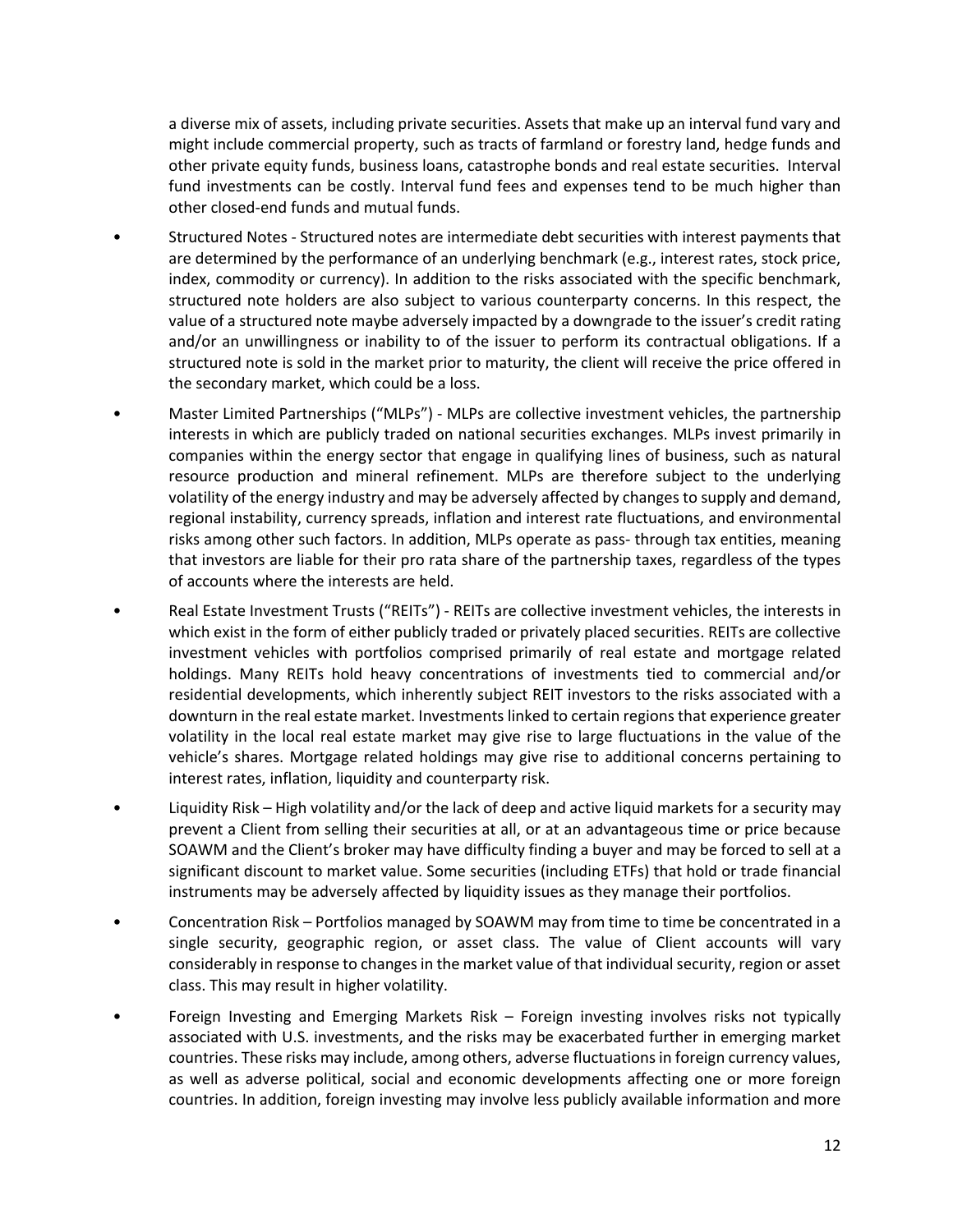volatile or less liquid securities markets, particularly in markets that trade a small number of securities, have unstable governments, or involve limited industry. Investments in foreign countries could be affected by factors not present in the U.S., such as restrictions on receiving the investment proceeds from a foreign country, foreign tax laws or tax withholding requirements, unique trade clearance or settlement procedures, and potential difficulties in enforcing contractual obligations or other legal rules that jeopardize shareholder protection. Foreign accounting may be less transparent than U.S. accounting practices and foreign regulation may be inadequate or irregular.

- Inflation, Currency, and Interest Rate Risks Security prices and portfolio returns will likely vary in response to changes in inflation and interest rates. Inflation causes the value of future dollars to be worth less and may reduce the purchasing power of an investor's future interest payments and principal. Inflation also generally leads to higher interest rates, which in turn may cause the value of many types of fixed income investments to decline. In addition, the relative value of the U.S. dollar-denominated assets primarily managed by SOAWM may be affected by the risk that currency devaluations affect Client purchasing power.
- Legislative and Tax Risk Performance may directly or indirectly be affected by government legislation or regulation, which may include, but is not limited to: changes in investment advisor or securities trading regulation; change in the U.S. government's guarantee of ultimate payment of principal and interest on certain government securities; and changes in the tax code that could affect interest income, income characterization and/or tax reporting obligations (particularly for ETF securities dealing in natural resources). In certain circumstances a Client may incur taxable income on their investments without a cash distribution to pay the tax due.
- Counterparty Risk Counterparty risk is the risk to SOAWM that the counterparty to a services contract will not fulfill its contractual obligations. Should the counterparty fail to fulfill its obligations to SOAWM, clients could potentially incur significant losses and may have access to their accounts and investments limited or restricted.
- Advisory Risk There is no guarantee that SOAWM's judgment or investment decisions about particular securities or asset classes will necessarily produce the intended results. SOAWM's judgment may prove to be incorrect, and a Client might not achieve her investment objectives. In addition, it is possible that we fail to manage our business such that SOAWM remains a going concern which would be disruptive to our Clients as they would need to find a new investment advisor.
- Risks That Apply Primarily to The Stewardship Portfolio's ESG Strategies: ESG strategies could cause an account to perform differently compared to accounts that do not utilize ESG strategies. The criteria related to certain ESG strategies may result in an account forgoing opportunities to buy certain securities when it might otherwise be advantageous to do so, or selling securities for ESG reasons when it might be otherwise disadvantageous for it to do so. In addition, there is a risk that the companies identified by an ESG strategy do not operate as expected when addressing ESG issues. A company's ESG performance or SOAWM's assessment of a company's ESG performance could vary over time, which could cause an account to be temporarily invested in companies that do not comply with the account's approach towards considering ESG characteristics. There are significant differences in interpretations of what it means for a company to have positive ESG characteristics and SOAWM's investment decisions may differ with other's views. In making investment decisions, SOAWM relies on information and data that could be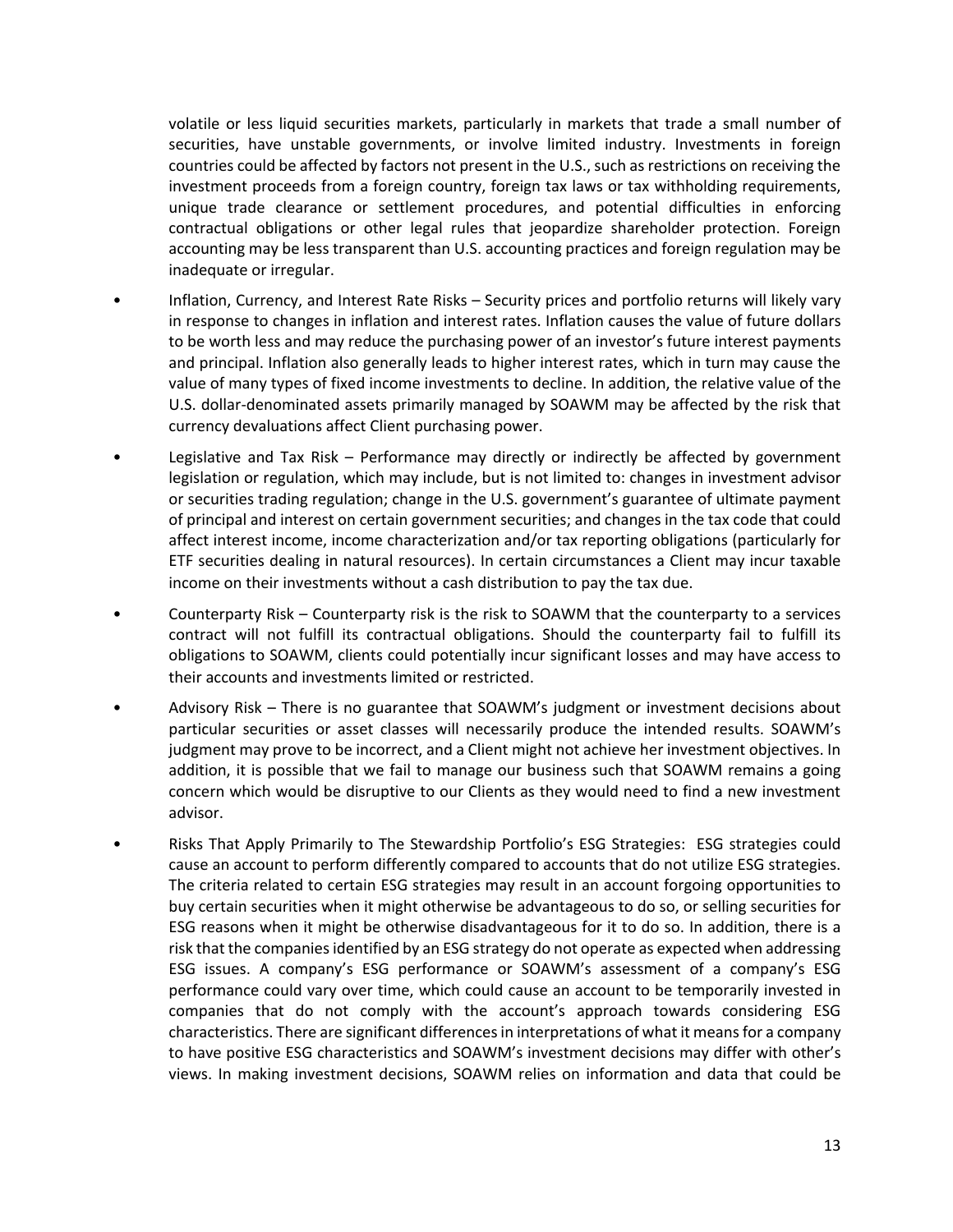incomplete or erroneous, which could cause SOAWM to incorrectly assess a company's ESG characteristics.

• Risks That Apply Primarily to Alternative Investments:

o **Long-term Commitment Required**. A commitment to an alternative investment is typically a long-term investment. Investors should be willing to hold their interests until the liquidation of the funds.

o **Illiquidity; Restrictions on Transfer and Withdrawal.** Alternative investments are often highly illiquid. Except in certain very limited circumstances investors will not be permitted to transfer their interests without the prior written consent of the board of managers or general partner of the relevant fund, which may be granted or withheld in its sole discretion. The transferability of interests in the funds also is subject to certain restrictions contained in the funds' constitutive documents and restrictions on resale imposed under applicable securities laws.

o **Speculative nature:** Alternative investments are typically highly speculative in nature, are subject to many risks and are only appropriate for the portion of client portfolios that can withstand a total loss of investment. Clients are urged to carefully review the offering memoranda for the investment for a complete description of material risks associated with the investment.

**The foregoing list of risk factors does not purport to be a complete enumeration or explanation of the risks involved in an investment in any or all of the strategies managed by SOAWM. Prospective Clients should read this entire Form ADV and all accompanying materials provided by SOAWM before deciding whether to invest with us. In addition, as our investment philosophy develops and changes over time, an investment with SOAWM may be subject to additional and different risk factors. Clients are encouraged to periodically review this section for updated information concerning risks associated with their investments.**

## **Cybersecurity**

The computer systems, networks and devices used by SOAWM and service providers to us and our clients to carry out routine business operations employ a variety of protections designed to prevent damage or interruption from computer viruses, network failures, computer and telecommunication failures, infiltration by unauthorized persons and security breaches. Despite the various protections utilized, systems, networks, or devices potentially can be breached. A client could be negatively impacted as a result of a cybersecurity breach.

Cybersecurity breaches can include unauthorized access to systems, networks, or devices; infection from computer viruses or other malicious software code; and attacks that shut down, disable, slow, or otherwise disrupt operations, business processes, or website access or functionality. Cybersecurity breaches may cause disruptions and impact business operations, potentially resulting in financial losses to a client; impediments to trading; the inability by us and other service providers to transact business; violations of applicable privacy and other laws; regulatory fines, penalties, reputational damage, reimbursement or other compensation costs, or additional compliance costs; as well as the inadvertent release of confidential information.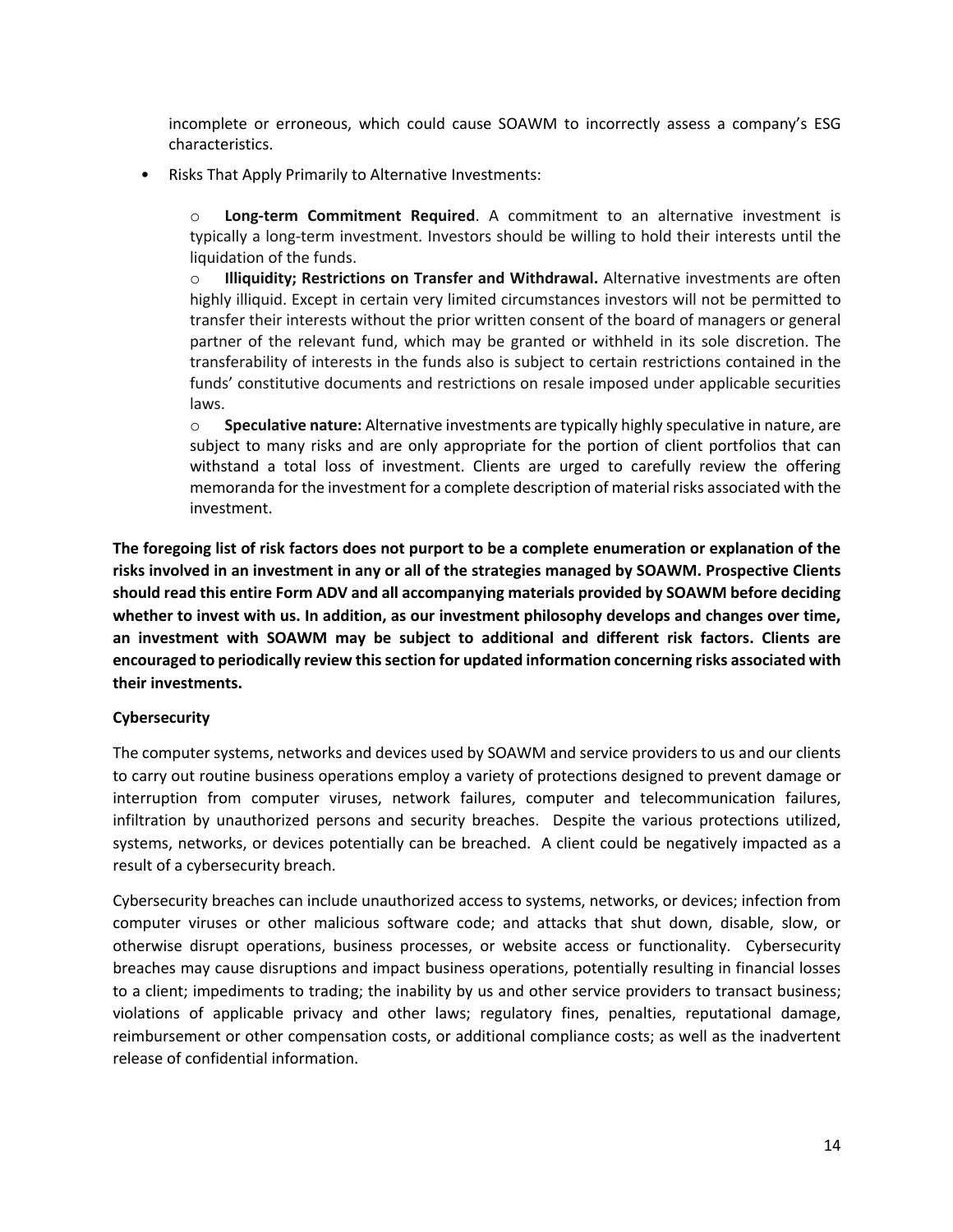Similar adverse consequences could result from cybersecurity breaches affecting issuers of securities in which a client invests; governmental and other regulatory authorities; exchange and other financial market operators, banks, brokers, dealers, and other financial institutions; and other parties. In addition, substantial costs may be incurred by these entities in order to prevent any cybersecurity breaches in the future.

## **COVID Risk Disclosure:**

The transmission of COVID and efforts to contain its spread have resulted in border closings and other travel restrictions and disruptions, market volatility, disruptions to business operations, supply chains and customer activity and quarantines. With widespread availability of vaccines, the U.S. Centers for Disease Control and Prevention has revised its guidance, travel restrictions have started to lift, and businesses have reopened. However, the COVID pandemic continues to evolve and the extent to which our investment strategies will be impacted will depend on various factors beyond our control, including the extent and duration of the impact on economies around the world and on the global securities and commodities markets. Volatility in the U.S. and global financial markets caused by the COVID pandemic may continue and could impact our firm's investment strategies.

Although currently there has been no significant impact, the COVID outbreak, and future pandemics, could negatively affect vendors on which our firm and clients rely and could disrupt the ability of such vendors to perform essential tasks.

## **Voting Client Securities**

## **SEASONS OF ADVICE WEALTH MANAGEMENT and STEWARDSHIP PERSONAL VALUES PORTFOLIOS℠ PROGRAMS**

SOAWM does not accept the authority to vote clients' securities (i.e., proxies). Except as described below, Clients will receive proxies directly from their custodian and may contact the SOAWM with any questions by calling the number on the cover of this Wrap Fee Brochure.

## **SEASONS OF ADVICE WEALTH ETF MANAGEMENT PROGRAM**

As described in the Program Disclosure Brochure, clients enrolled in the Program designate SWIA to vote proxies for the ETFs held in their accounts. We have directed SWIA to process proxy votes and corporate actions through and in accordance with the policies and recommendations of a third party proxy voting service provider retained by SWIA for this purpose. Additional information about this arrangement is available in the Program Disclosure Brochure. Clients who do not wish to designate SWIA to vote proxies may retain the ability to vote proxies themselves by signing a special CS&Co form available from us.

## Item 7 Client Information Provided to Portfolio Managers

SOAWM, as the portfolio manager for the SOAWM Wrap Fee Programs has direct access to your information. SOAWM encourages clients to promptly notify the firm if there are changes in their financial situation or if they wish to place any limitations on the management of their portfolios. SOAWM communicates with clients on a regular basis as needed to ensure your most current investment goals and objectives are understood and reflected in your portfolio. In most cases, we will communicate such information as part of our regular investment management meetings, which are scheduled quarterly for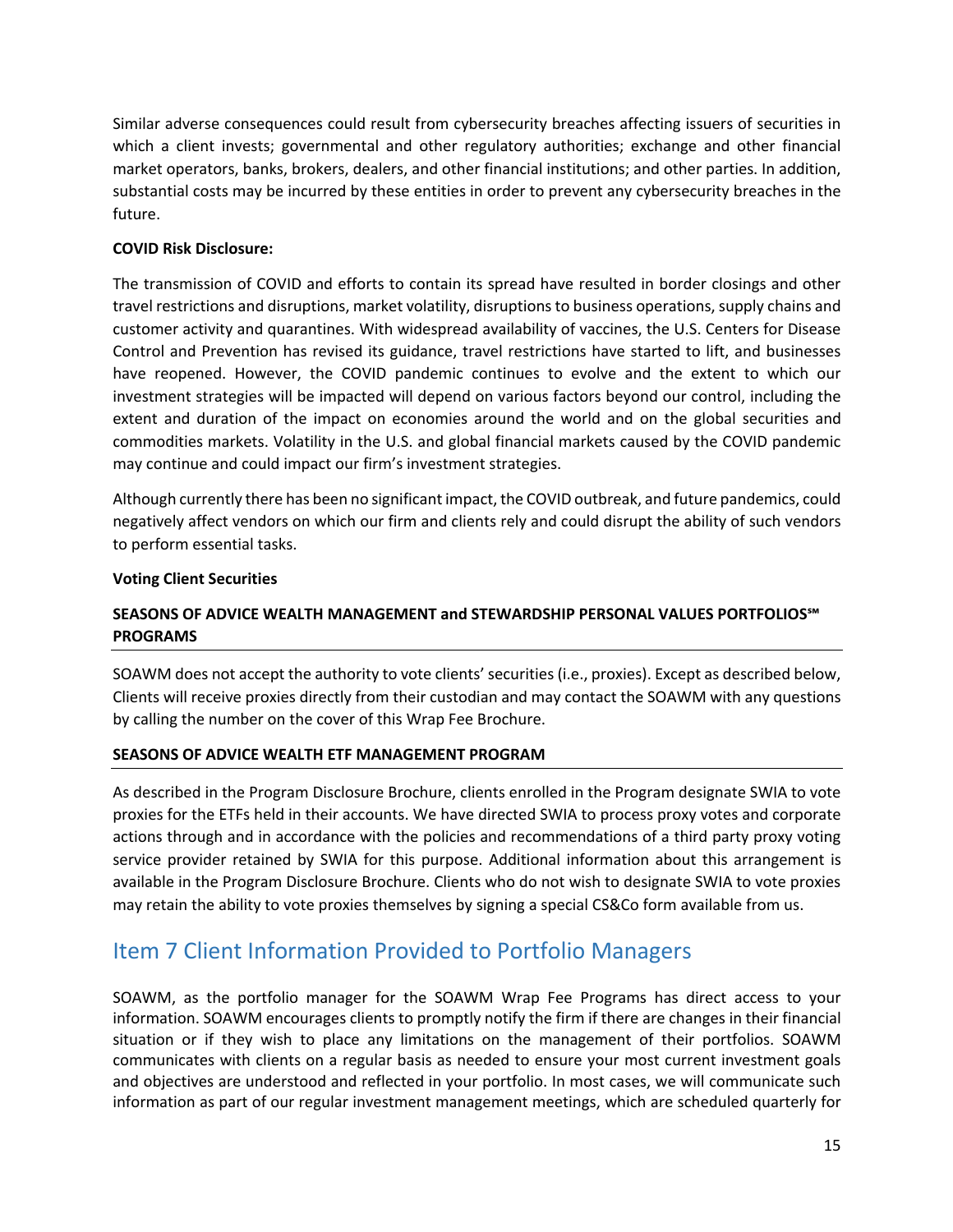clients in the Wealth Management Program and the Seasons of Advice Stewardship Personal Values Portfolios℠. These meetings are scheduled periodically for clients in the ETF Management Program.

## Item 8 Client Contact with Portfolio Managers

Clients are always free to directly contact SOAWM, their portfolio manager, with any questions or concerns they have about their portfolios or other matters.

## Item 9 Additional Information

## **Disciplinary Information**

SOAWM is required to disclose the facts of any legal or disciplinary events that are material to a client's evaluation of its advisory business or the integrity of management. SOAWM does not have any required disclosures for this Item.

## **Other Financial Industry Activities and Affiliations**

SOAWM is affiliated with Seasons of Advice Insurance Services, LLC, an insurance agency that offers insurance products including life insurance; long term care insurance, disability insurance, group health, fixed annuities and business interruption insurance. In such capacity Seasons of Advice Insurance Services may offer for sale, insurance-related products to investment advisory clients of SOAWM to be included in a client's managed portfolio or on a commission basis. In addition, certain of SOAWM's representatives, in their individual capacities, serve as licensed insurance agents with various insurance companies, and may, in such individual capacities, recommend the purchase of certain insurance-related products on a commission basis SOAWM's advisory clients.

The recommendation by SOAWM or SOAWM's representatives that a client buy an insurance commission product from Seasons of Advice Insurance Services, LLC and/or SOAWM's representatives presents a conflict of interest, as the receipt of commissions provides an incentive to recommend products based on commissions to be received, rather than on a particular client's need. As a result, SOAWM has procedures in place to require that our representatives believe that any recommendations made by such Supervised Persons be in the best interest of its clients. In addition, no client is under any obligation to purchase any commission products from SOA Insurance Services, LLC and/or SOAWM's representatives. Clients are reminded that they may purchase insurance products recommended by SOAWM through other non-affiliated insurance agents.

## **Code of Ethics, Participation or Interest in Client Transactions and Personal Trading**

SOAWM and persons associated with SOAWM ("Associated Persons") are permitted to trade in the same securities SOA recommends to clients, if done in a manner consistent with SOAWM's policies and procedures.

SOAWM has adopted a code of ethics that sets forth the standards of conduct expected of its associated persons and requires compliance with applicable securities laws ("Code of Ethics"). The Code of Ethics prohibits the unlawful use of material non-public information by SOAWM or any of its associated persons. The Code of Ethics also requires that certain SOAWM personnel (called "Access Persons") report their personal securities holdings and transactions for compliance review, obtain pre-approval of certain investments such as initial public offerings and limited offerings, and adhere to additional provisions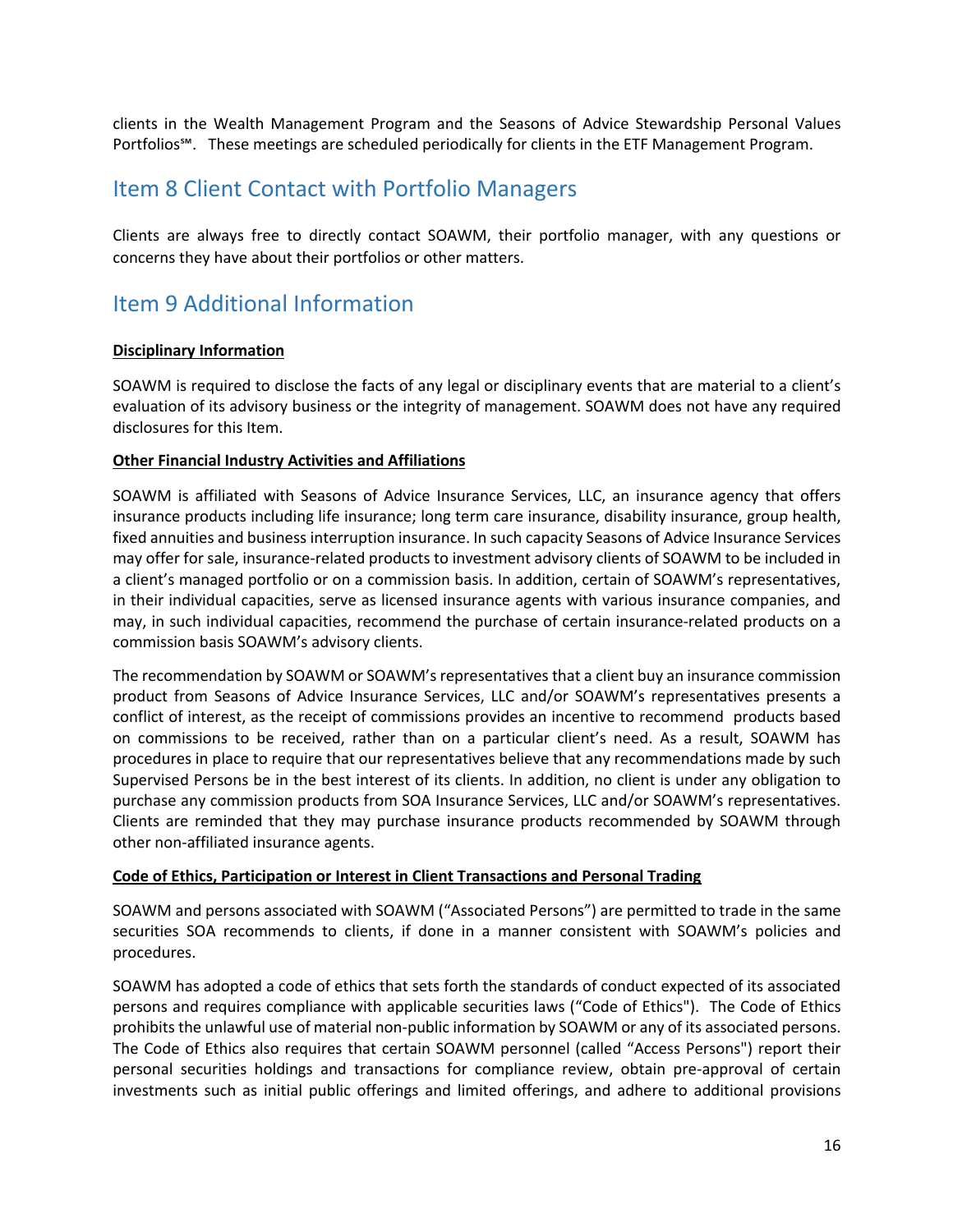designed to avoid or mitigate conflicts of interest between the personal securities trades of SOAWM personnel and securities transactions of advisory clients.

Clients and prospects should contact us if they would like to review a copy of our Code of Ethics.

## **The Custodians and Brokers We Use**

SOAWM does not maintain physical custody of your assets. Your assets must be maintained in an account at a "qualified custodian," generally a broker-dealer or bank. We generally recommend that our clients use CS&Co, a FINRA-registered broker-dealer, member SIPC, as the qualified custodian. Clients are required to use CS&Co as custodian/broker to enroll in the ETF Management Program. We also sometimes recommend Interactive Brokers (IB). We are not affiliated with CS&Co or IB. Custodian broker-dealers will hold your assets in a brokerage account and buy and sell securities when we instruct them to. While we recommend that a particular custodian broker-dealer, you will decide whether to do so and open an account directly with them. We do not open the account for you.

## **How We Select Brokers/Custodians**

In selecting a broker/custodian, we consider a wide range of factors, including, among others, these:

- combination of transaction execution services along with asset custody services (generally without a separate fee for custody)
- capability to execute, clear and settle trades (buy and sell securities for your account)
- capabilities to facilitate transfers and payments to and from accounts (wire transfers, check requests, bill payment, etc.)
- breadth of investment products made available (stocks, bonds, mutual funds, exchange traded funds (ETFs), etc.)
- availability of investment research and tools that assist us in making investment decisions
- quality of services
- competitiveness of the price of those services (commission rates, margin interest rates, other fees, etc.) and willingness to negotiate them
- reputation, financial strength and stability of the provider
- their prior service to us and our other clients
- availability of other products and services that benefit us, as discussed below (see "Products and Services Available to Us from Schwab")

## **Your Costs**

In a wrap program, you are not responsible for any execution costs for trades executed through the program broker-dealer. Schwab generally does not charge you separately for custody services but is compensated by charging SOAWM commissions or other fees on trades that it executes or that settle into your Schwab account. Certain trades (for example, stocks, many mutual funds and ETFs) may not incur Schwab commissions or transaction fees. Schwab is also compensated by earning interest on the uninvested cash in your account in Schwab's Cash Features Program. Schwab charges you a flat dollar amount as a "prime broker" or "trade away" fee for each trade that we have executed by a different broker-dealer but where the securities bought or the funds from the securities sold are deposited (settled) into your Schwab account. In addition, the other broker-dealer would charge you commissions or other compensation for executing the trade. Because of this, in order to minimize your trading costs, we have Schwab execute most trades for your account. Schwab charges you a custody fee and transaction fees for alternative investments held in your account.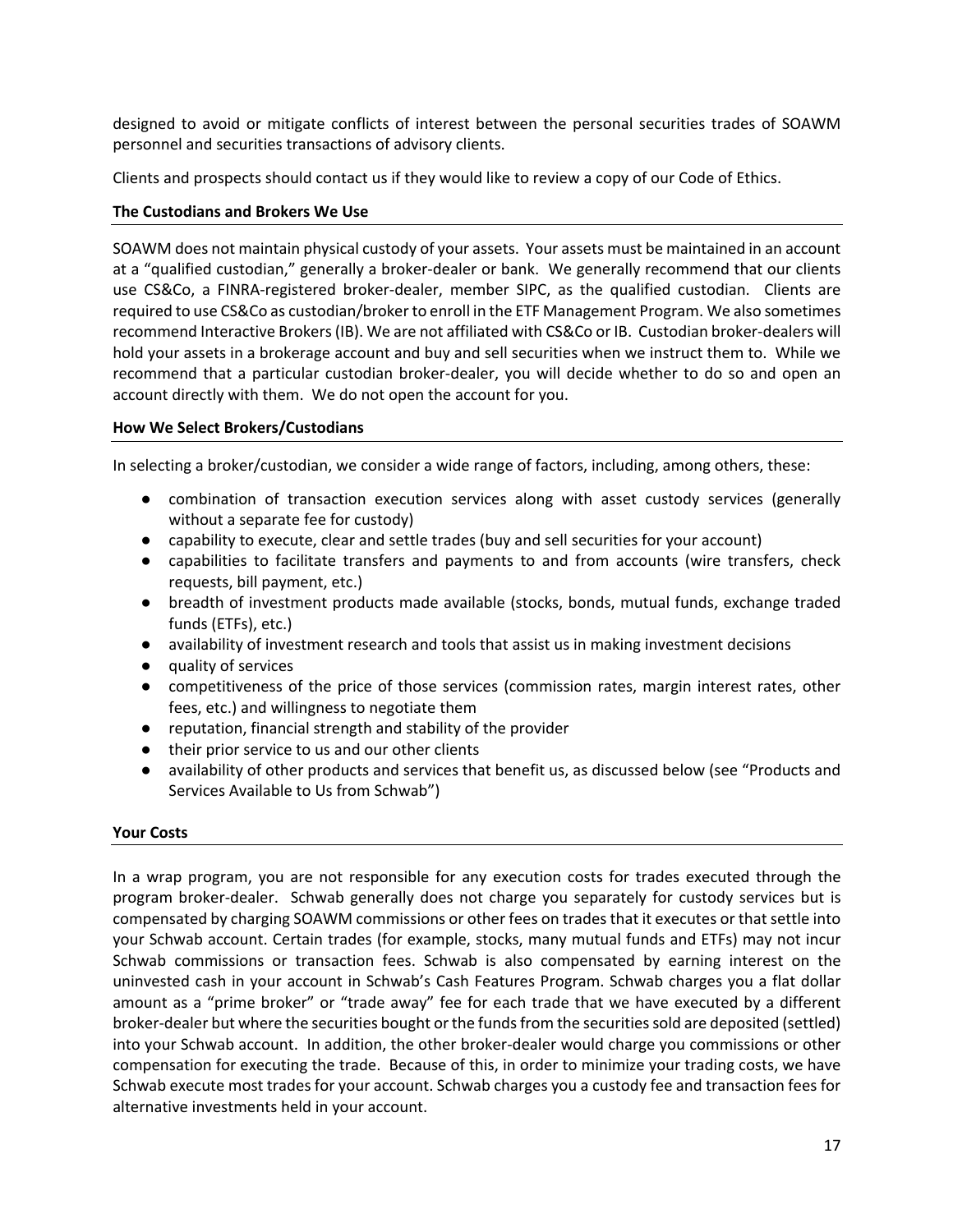We seek to obtain "best execution" in the recommendation of custodians for your account and the execution of securities transactions. Thus, we periodically review the broker-dealers we recommend and the quality of the execution they provide.

Clients may direct SOAWM in writing to use a particular financial institution to execute some or all transactions for the client. In that case, clients would be responsible for costs associated with the execution of their securities transactions. In such instances, clients will negotiate terms and arrangements for the account with that financial institution, and SOAWM will not seek better execution services or prices from other financial institutions or be able to "batch" client transactions for execution through other financial institutions with orders for other accounts managed by SOAWM (as described below). As a result, the client may pay higher commissions or other transaction costs or greater spreads, or receive less favorable net prices, on transactions for the account than would otherwise be the case. Subject to its duty of best execution, SOAWM may decline a client's request to direct brokerage if, in SOAWM's sole discretion, such directed brokerage arrangements would result in additional operational difficulties

Transactions for each client generally will be effected independently, unless SOAWM decides to purchase or sell the same securities for several clients at approximately the same time. SOAWM may (but is not obligated to) combine or "batch" such orders to obtain best execution, to negotiate more favorable commission rates, or to allocate equitably among SOAWM's clients differences in prices and commissions or other transaction costs that might have been obtained had such orders been placed independently. Under this procedure, transactions will generally be averaged as to price and allocated among SOAWM's clients pro rata to the purchase and sale orders placed for each client on any given day. To the extent that SOAWM determines to aggregate client orders for the purchase or sale of securities, including securities in which SOAWM's Supervised Persons may invest, SOAWM generally seeks to do so in accordance with applicable rules promulgated under the Advisers Act and no-action guidance provided by the staff of the U.S. Securities and Exchange Commission. SOAWM does not receive any additional compensation or remuneration as a result of the aggregation. In the event that SOAWM determines that a prorated allocation is not appropriate under the particular circumstances, the allocation will be made based upon other relevant factors, which may include: (i) when only a small percentage of the order is executed, shares may be allocated to the account with the smallest order or the smallest position or to an account that is out of line with respect to security or sector weightings relative to other portfolios, with similar mandates; (ii) allocations may be given to one account when one account has limitations in its investment guidelines which prohibit it from purchasing other securities which are expected to produce similar investment results and can be purchased by other accounts; (iii) if an account reaches an investment guideline limit and cannot participate in an allocation, shares may be reallocated to other accounts (this may be due to unforeseen changes in an account's assets after an order is placed); (iv) with respect to sale allocations, allocations may be given to accounts low in cash; (v) in cases when a pro rata allocation of a potential execution would result in a de minimis allocation in one or more accounts, SOAWM may exclude the account(s) from the allocation; the transactions may be executed on a pro rata basis among the remaining accounts; or (vi) in cases where a small proportion of an order is executed in all accounts, shares may be allocated to one or more accounts on a random basis.

#### **Products and Services Available to Us from Schwab**

Schwab Advisor Services (formerly called Schwab Institutional) is Schwab's business serving independent investment advisory firms like us. Through Schwab Advisor Services, CS&Co provides us and our clients, both those enrolled in the ETF Management Program and our clients not enrolled in the ETF Management Program, with access to its institutional brokerage services – trading, custody, reporting and related services – many of which are not typically available to CS&Co retail customers. CS&Co also makes available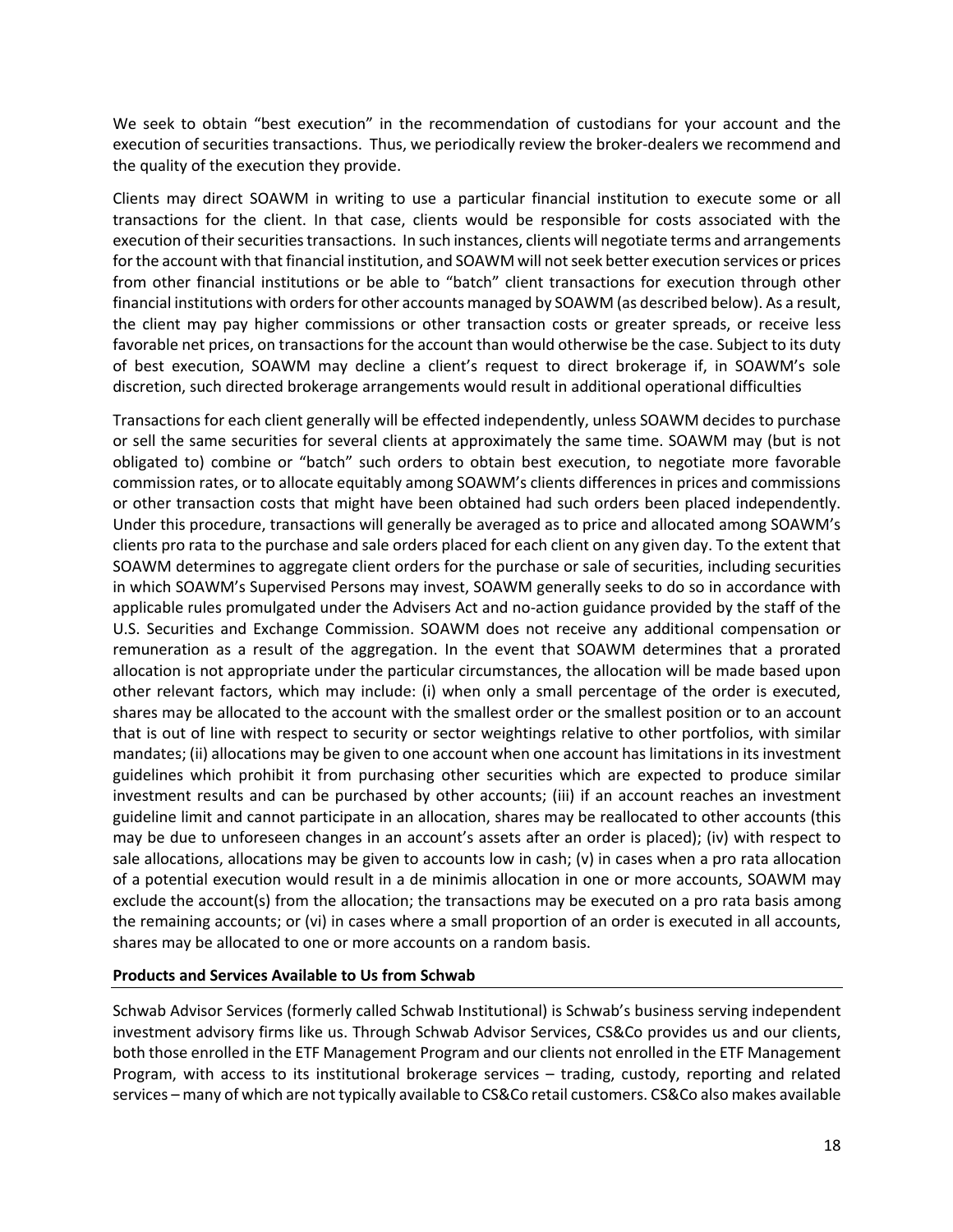various support services. Some of those services help us manage or administer our clients' accounts while others help us manage and grow our business. CS&Co's support services described below are generally available on an unsolicited basis (we don't have to request them) and at no charge to us as long as we keep a total of at least \$10 million of our clients' assets in accounts at Schwab. If we have less than \$10 million in client assets at Schwab, it may charge us periodic service fees. The availability to us of CS&Co's products and services is not based on us giving particular investment advice, such as buying particular securities for our clients. Here is a more detailed description of CS&Co's support services:

Services that Benefit You. CS&Co's institutional brokerage services include access to a broad range of investment products, execution of securities transactions, and custody of client assets. The investment products available through Schwab Advisor Services include some to which we might not otherwise have access or that would require a significantly higher minimum initial investment by our clients. CS&Co's services described in this paragraph generally benefit the client and the client's account.

Services that May Not Directly Benefit You. CS&Co also makes available to us other products and services that benefit us but may not directly benefit the client or its account. These products and services assist us in managing and administering our clients' accounts. They include investment research, both Schwab's own and that of third parties. We may use this research to service all or some substantial number of our clients' accounts, including accounts not maintained at CS&Co. In addition to investment research, CS&Co also makes available software and other technology that:

- provide access to client account data (such as duplicate trade confirmations and account statements);
- facilitate trade execution and allocate aggregated trade orders for multiple client accounts;
- provide pricing and other market data;
- facilitate payment of our fees from our clients' accounts; and
- assist with back-office functions, recordkeeping and client reporting.

Services that Generally Benefit Only Us. CS&Co also offers other services intended to help us manage and further develop our business enterprise. These services include:

- educational conferences and events
- technology, compliance, legal, and business consulting;
- publications and conferences on practice management and business succession; and
- access to employee benefits providers, human capital consultants and insurance providers.

CS&Co may provide some of these services itself. In other cases, it will arrange for third-party vendors to provide the services to us. CS&Co may also discount or waive its fees for some of these services or pay all or a part of a third party's fees. CS&Co also provides us with other benefits such as occasional business entertainment of our personnel.

## **Our Interest in Schwab's Services**

The availability of services from CS&Co benefits us because we do not have to produce or purchase them. We don't have to pay for these services so long as we keep a total of at least \$10 million of client assets in accounts at Schwab. Beyond that these services are not contingent upon us committing any specific amount of business to CS&Co in trading commissions or assets in custody. The \$10 million minimum may give us an incentive to recommend that you maintain your account with Schwab based on our interest in receiving Schwab's services that benefit our business rather than based on your interest in receiving the best value in custody services and the most favorable execution of your transactions. This is a potential conflict of interest.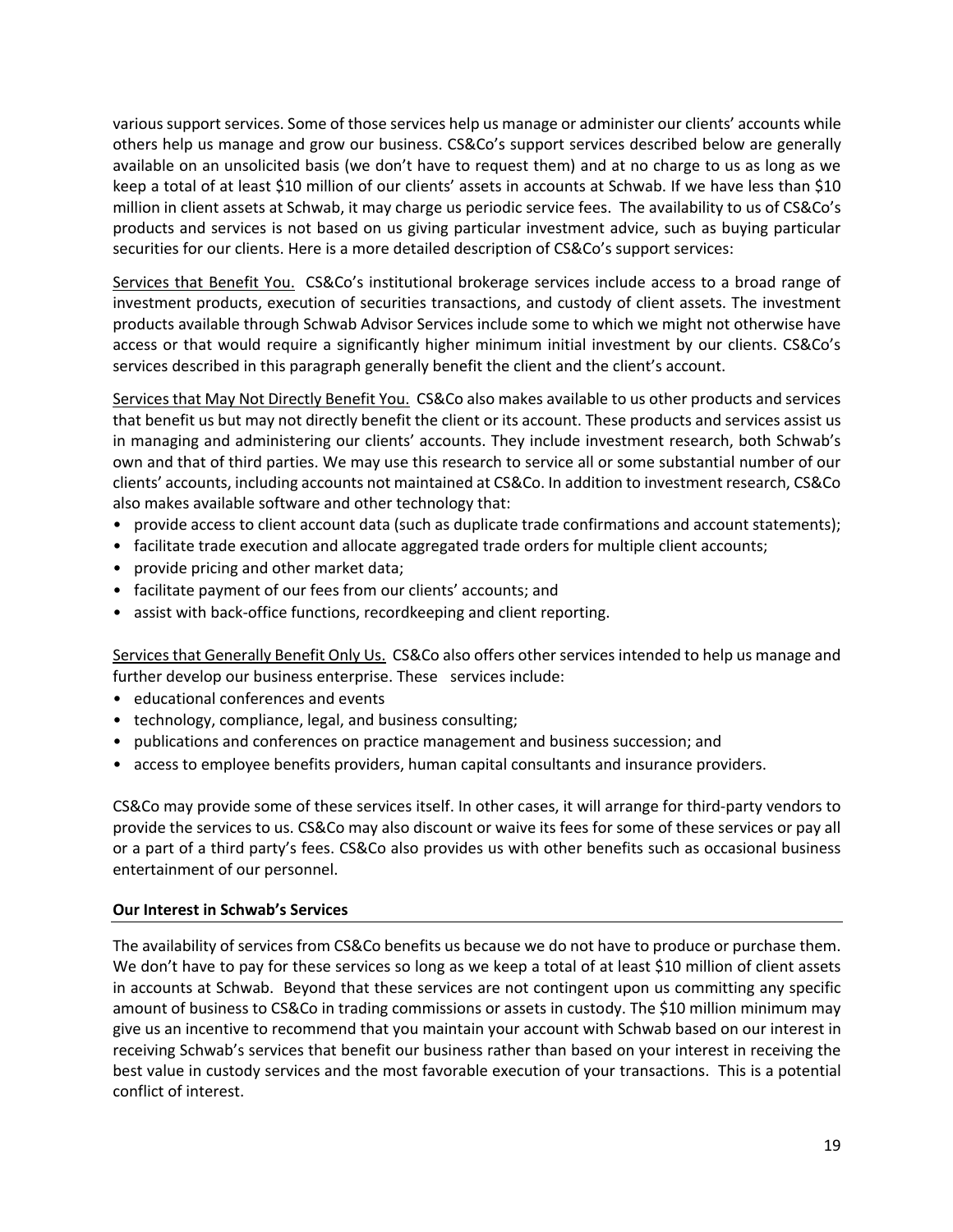With respect to the ETF Management Program, as described above under Item 4, we do not pay SWIA fees for its services in connection with the Program so long as we maintain \$100 Million in client assets in accounts at CS&Co that are not enrolled in the Program.

In light of our arrangements with Schwab Advisor Services, we have an incentive to recommend that or clients maintain their accounts with CS&Co. based on our interest in receiving services from Schwab Advisor Services' that benefit our business rather than based on the client's interest in receiving the best value in custody services and the most favorable execution of transactions. This is a potential conflict of interest. We believe, however, that our selection of CS&Co. as custodian and broker is in the best interests of our clients.

## **Review of Accounts**

SOAWM monitors its clients' investment management portfolios as part of an ongoing process while regular account reviews are conducted on at least a quarterly basis. Such reviews are conducted by the Partners of SOAWM. All investment advisory clients are encouraged to discuss their needs, goals, and objectives with the firm and to keep SOAWM informed of any changes thereto. The firm contacts ongoing investment advisory clients at least annually to review its previous services and recommendations and to discuss the impact resulting from any changes in the client's financial situation and/or investment objectives.

#### **Account Statements and General Reports**

Clients are provided with transaction confirmation notices and regular summary account statements directly from the broker-dealer or custodian for their accounts. Clients may also receive reports from SOAWM that includes relevant account and/or market-related information such as an inventory of account holdings and account performance on a monthly basis or as otherwise agreed upon with the client. Clients should compare the account statements they receive from their custodian with any supplemental reports they receive from SOAWM.

#### **Client Referrals and Other Compensation**

SOAWM receives an economic benefit from Schwab Advisor Services in the form of the support products and services it makes available to us. These products and services, how they benefit us, and the related conflicts of interest are described above. The availability to us of products and services from Schwab Advisor Services is not based on us giving particular investment advice, such as buying particular securities for our clients.

SOAWM has entered into an agreement with various public accounting firms to refer clients to us and pay them a percentage of the investment advisory fees we receive from the solicited clients. Referral arrangements inherently give rise to potential conflicts of interest, particularly when the person recommending the adviser receives an economic benefit for doing so. The Advisers Act addresses this conflict of interest by requiring disclosures related to the referral, including a description of the material terms of the compensation arrangement with the solicitor. We pay third-party solicitors a percentage of the advisory fees we receive from referred clients. We require third party solicitors who introduce potential clients to us to provide the potential client, at the time of the solicitation, with a copy of a disclosure statement which explains that the solicitor will be compensated for the referral and contains the terms and conditions of the solicitation arrangement, including the percentage of the advisory fees or other compensation the solicitor is to receive.